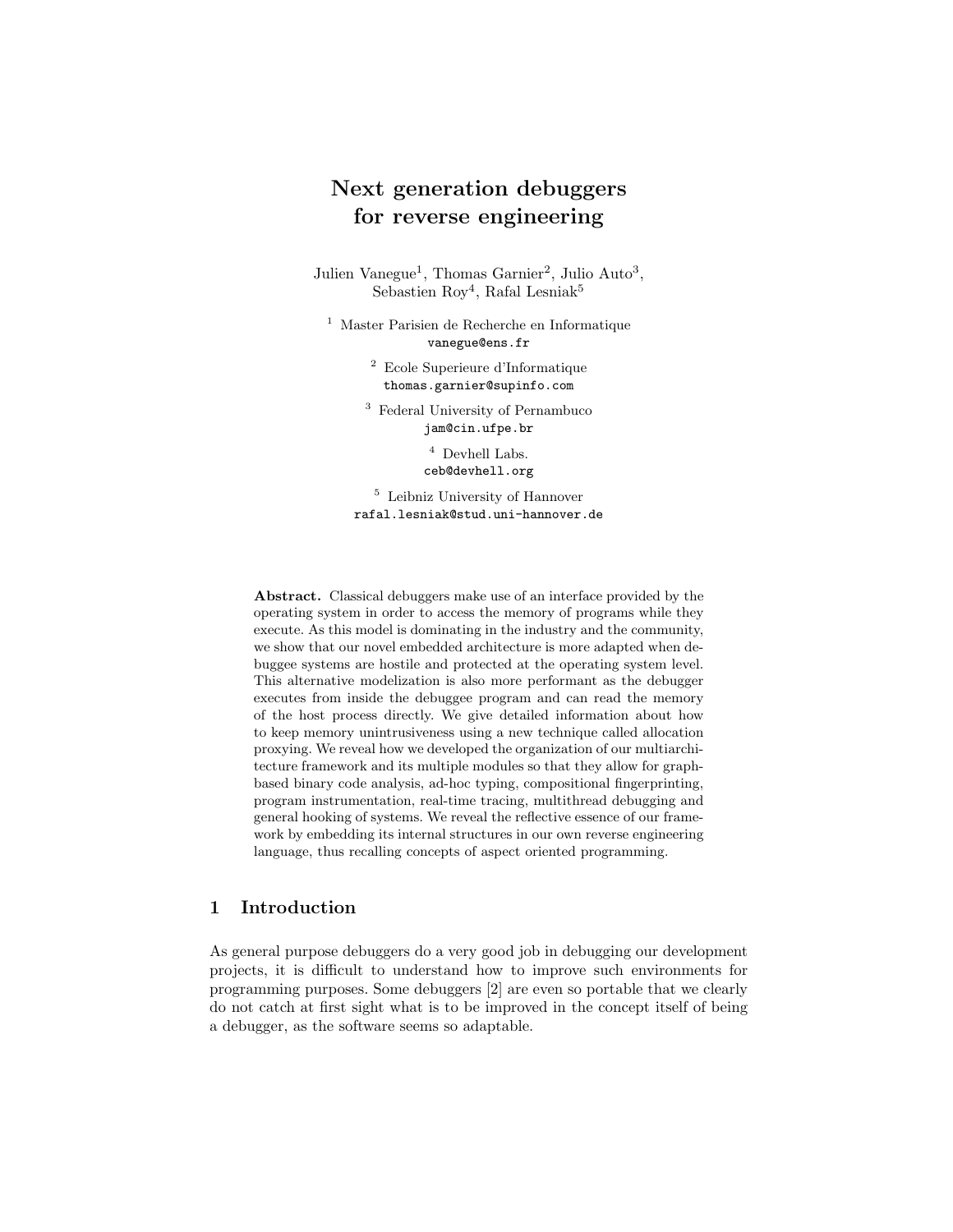#### 1.1 Limitations of classical debuggers

The first point we should notice about debuggers is the shape of their modelization, which is adapted for development but not for reverse engineering. Especially, both forensic analysis and advanced machine code analysis are required for the analysis of malwares, protected software, and the control of systems in hostile configurations.

Encrypted binaries, rootkits and malwares are often coming without section table information, without symbols, and are compiled statically so that the program cannot be debugged through the interactions it has with other component libraries. Well often they are encrypted, so it is necessary to retrieve their memory image while being executed instead of trying to perform a static analysis on the binary file.

Constrained systems with hostile configurations can be realized using ACL systems and non-execution protections such as PaX and grsecurity [3], and special linking in position independant executables in order to make the address space layout randomization easier to the protected system. Other variants of this protection is provided in OpenBSD and involve the same limitations while trying to use a classic debugging tool. Sometimes the system even comes with no debugging interface (like in embedded systems without usable JTAG), or the debugging interface may be simply disabled (as when a production system has the ptrace syscall disabled).

Additionally, the use of the classic debugging API usually involves heavy communications between the debugger and the debuggee process. While this is not a problem when doing development debugging, more elaborated analysis techniques such as tracing or fuzzy testing requires more fluidity, as existing tools [4] [5] really lack a more real-time answer.

Finally, classic debuggers make the assumption that source code is available most of the time and they don't take advantage of internal binary format information. The most basic reverse engineering is made harsh on raw assembly code without code analysis techniques, fingerprinting primitives, and the lack of a language adapted to the discovery of information in raw disk or memory dumps.

#### 1.2 Advantages of our framework

Our debugger is made for reverse engineers on the ELF format. While the global architecture does not implies a scope limited to one binary format, we have focused on the standard used on almost all Operating Systems (both free and commercial), except Microsoft Windows and the OsX from Apple. Our choice of the ELF format has been historically to fill the gap between the analysis software already available on those commercial OS's, and the poor playground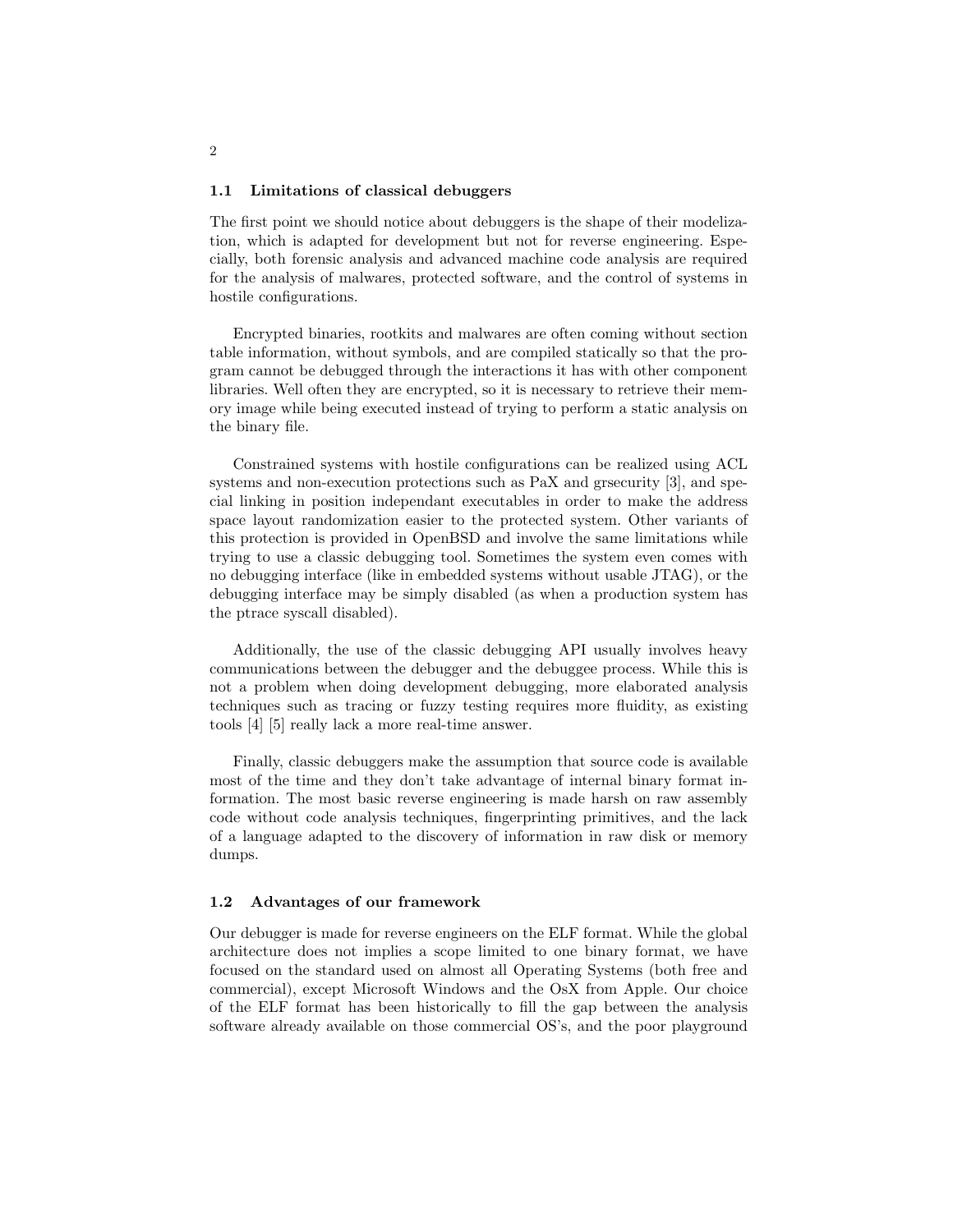of the UNIX world, after the remark that an hegemony of GNU tools for those OS's would not adapt to reverse engineering.

The ELF shell project [1] started 6 years ago and implemented an interactive and scriptable machine for manipulation of on-disk ELF binaries. After some first insights in this binary format, we implemented novel techniques for program analysis only using on-disk modifications [7]. At this time, malwares for UNIX were quite primitive and protections on top of ELF files were almost absent, despite the release of burneye [8] binary encryptor, following the way of the UPX packer [9]. Our platform was already compatible with PaX systems for multiple architectures and we succesfully instrumented a wide amount of binary programs for auditing and hooking purposes.

After experiments in the real world, we concluded that control over analyzed binaries was insuficient, and adding runtime capable analysis, among other additional improvements such as different types of control flow redirections, and partial relinking of missing resources on both dynamic and static binaries [10] had become necessary. We managed to reuse our whole API using an inspired abstraction of data accesses for selecting source and destination buffers, depending on the choice of on-disk or in-memory requests. We also added at that time the first support of major techniques for other architectures such as ALPHA or MIPS, and improved the scripting langage to make it nearer a real reverse engineering oriented interpreter.

Today, we bring one more layer of techniques for more advanced handling of the mentioned problematic systems. Our framework is more intuitive to use in the everyday life of reverse engineers and forensic analysts on UNIX platforms. Our internal representations have been formalized to a type system adapted for the inference of information, using a lazy way to abstract and concretize data object types as we need to manipulate them, that make the interpreted language more flexible to the addition of features of interactions. We standardize our reconstructed information into a debugging format which can also benefit from the information of other debugging formats like DWARF or STABS, if those are available in analyzed binaries by any chance. The debugger has become compatible with multithreaded programs and also keep memory unintrusiveness by proxying all allocations and disallocations happening in the debuggee. Thus, we provide a real world debugging environment for hostile systems which does not suffer from performance penalties due to the use of debug interfaces provided by the Operating System.

# 2 Contributions

The ERESI framework [6] brings a new environment for reverse engineering on UNIX operating systems. In this section we will introduce it with a high-level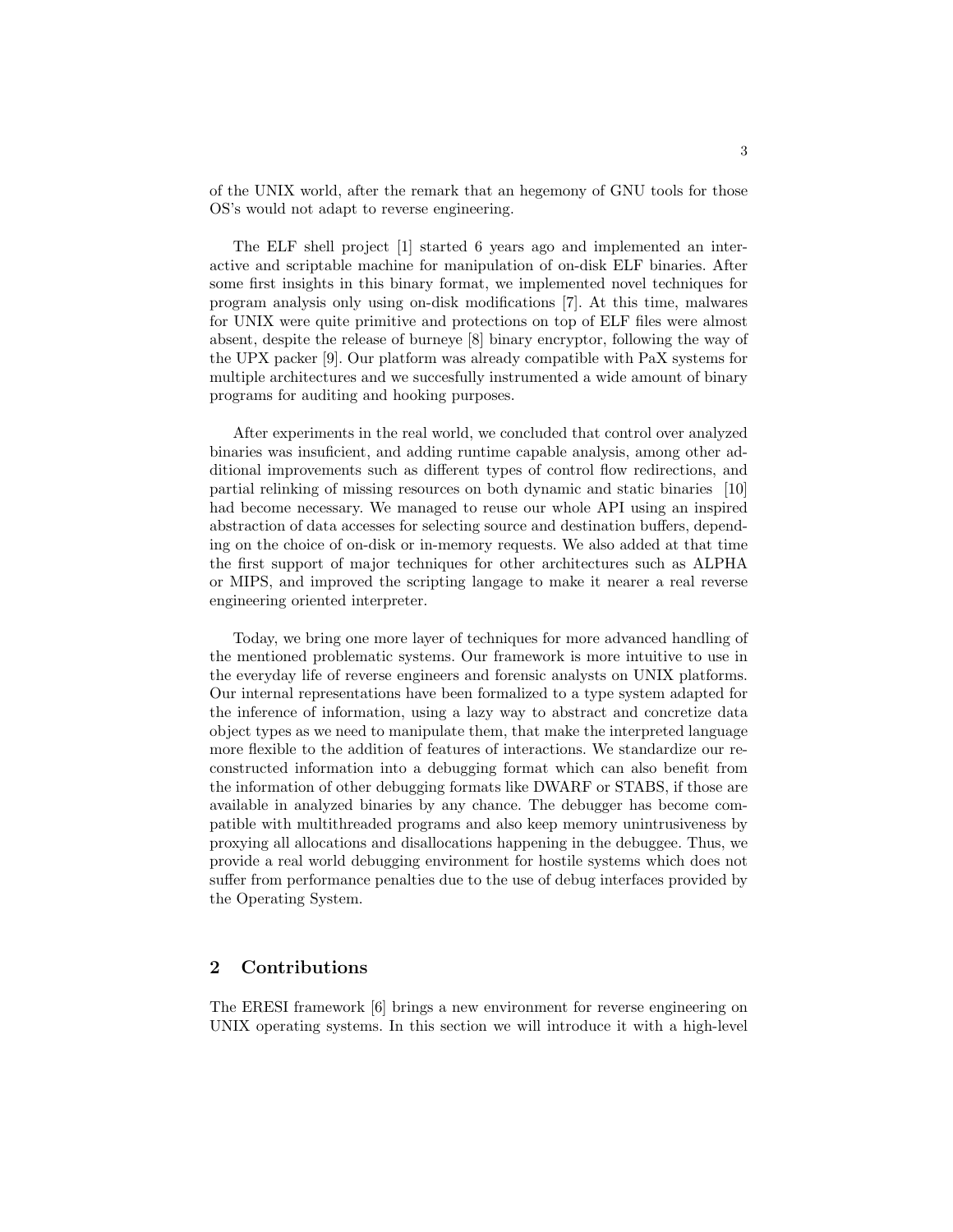perspective. In the next parts, we will enter more and more in details about each component, starting with in-depth explanations of the used programming techniques that made it possible.

# 2.1 A modular framework for reverse engineering

The organization of the project is as follow :



Fig. 1. The framework model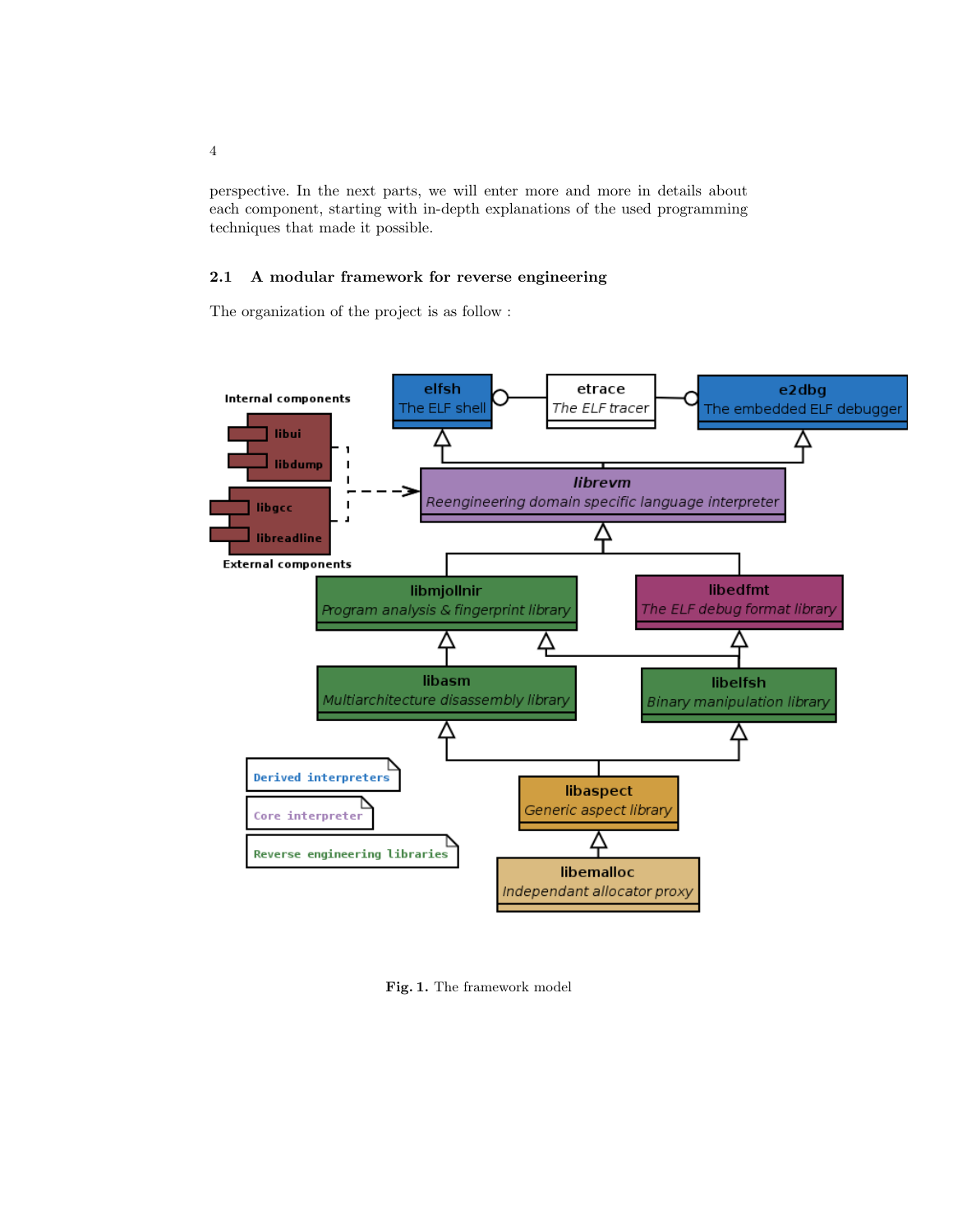Let's understand this better, starting from the highest level components to the lowest level components :

- e2dbg stands for the Embedded ELF debugger. It can hook processes without the need of OS-level debugging API.
- etrace stands for the Embedded ELF tracer. It can trace processes at the normal execution frequency.
- elfsh stands for the ELF shell. This is the ondisk analysis tool of the framework.
- librevm is the template ERESI interpreter. It provides a small virtual machine for the ERESI language, the first reverse engineering language with types and reflection.
- libmjollnir is the fingerprinting and analysis library. It handles the construction of graphs using generic containers data structures.
- libedfmt is the library that deal with the ERESI debug format. It can convert stabs and dwarf formats to the eresi format, and make the framework aware of program types as indicated by debug information.
- libelfsh is the binary manipulation library for the ELF format. It can run both ondisk and embedded in the debugger using a unified interface. Libelfsh is currently the biggest and oldest component of the framework.
- libasm is the typed disassembly library. It currently supports entirely Intel and Sparc architectures. It provides a vector that allows for overloading its features on demand (see next point).
- libaspect handles the vectors and hash tables which allow for reflection of the whole framework. It also provide the type system for the ERESI language. The idea to implement the type system in such a low-level component make it possible for handling types in an unified way in both the analyzed program and all components of the framework itself.
- libemalloc is the allocation proxying library. It allows the embedded debugger and the legit program to keep a separate memory pool for dynamic memory allocation, thus providing heap memory unintrusiveness, making the debugger useful for the analysis of heap-contained structure, for instance in the development of heap exploits.

As you can notice, the vector data structure is central in our framework. Part 6 of this article is dedicated to the explanation of it. Before entering such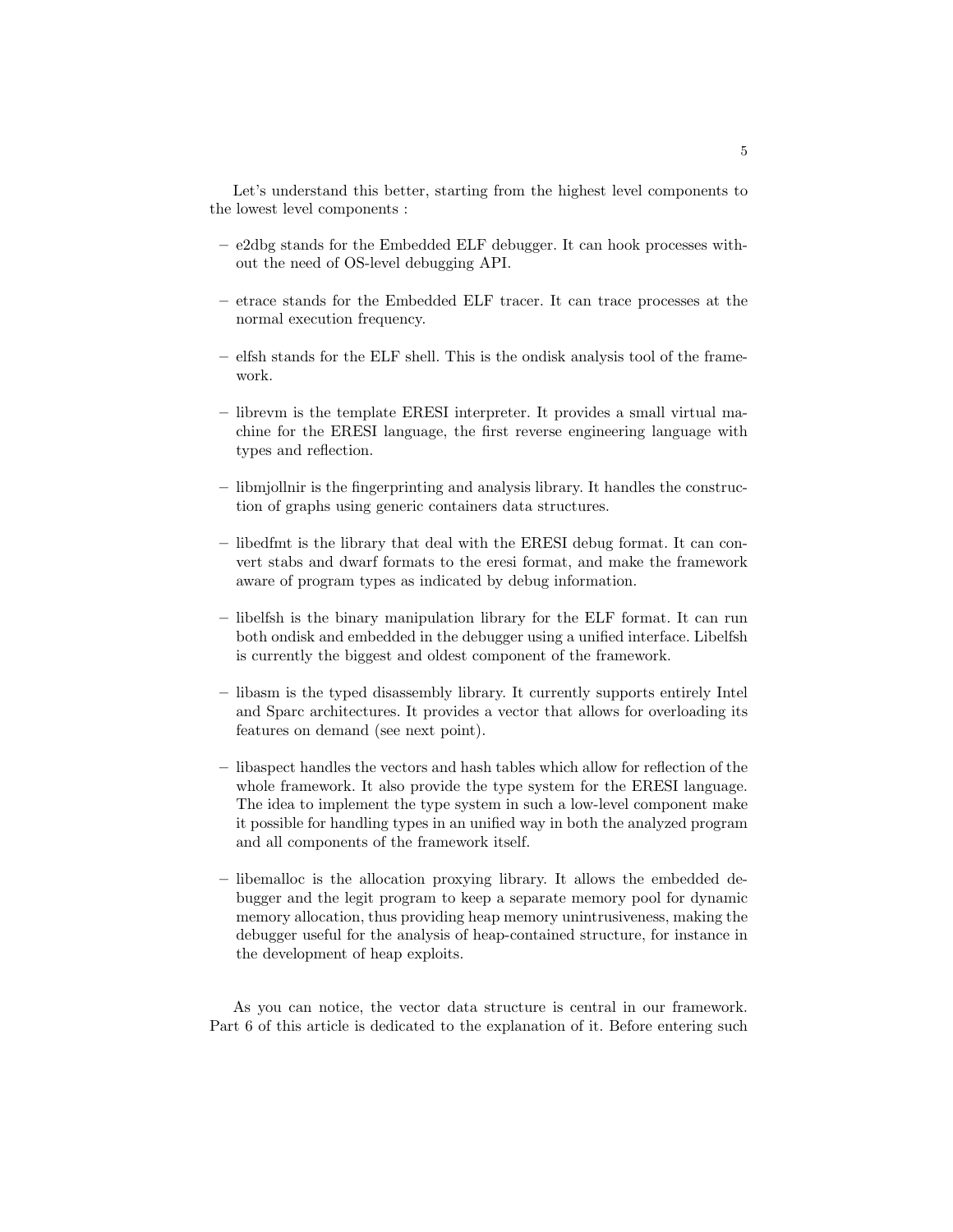level of details, we will sum up the various contributions that make the ERESI framework a unique environment for efficient analysis of hardened programs.

### 2.2 Effective analysis

The first contribution of our framework is the ability to debug and trace programs efficiently. The usual debugging framework suffers from a lack of integration with the debuggee program. Because the normal architecture of a debugger is to be a separate component, there is the need of context switching each time the debugger wants to access variables of the debuggee program. The worse case arises when the debugger is made scriptable. In that case, the number of context switching is proportional to the number of variable access made by the script. As this might not seem like a limitation, this make automated analysis much slower. In our case, the interpreter of the ERESI language in which the scripts are made is mapped directly in the debuggee program address space, so there is no need of any context switching during debugging. Thus, our framework is much more adapted for the automated runtime analysis of program. As an example, advanced fuzzy testing techniques that make use of feedback information [11] to optimize the choice of analyzed program paths is made a lot more efficient without the use of OS-level API such as ptrace.

### 2.3 Tracing and Debugging on hostile systems

Another consequence of not using OS-level API is the ability to trace (and debug under certain conditions) programs even if debug API is disabled. For instance, our tracer and our base debugger are not blocked because of grsecurity, when systems comes with the ptrace system call disabled. Because we inject the debugger in the debuggee process, we are also not restricted for reading and writing the memory content of such programs once the library is injected. Additional memory protection can be provided by kernel patches such as PaX to counter buffer overflow attempts or injection of malware. This protection makes the executable part of the memory not writable in runtime, but injecting our debugger is not a problem on those systems.

Because we use multiple techniques for data and code injection [7], we never have to write in unauthorized areas when we do static injections. Nevertheless, in some cases it happens that we may need to write in the code sections of the program while debugging, for instance when we want to install breakpoints by the special processor opcode, or by function hijacking. For this, we use a special technique that is not blocked by the PaX kernel patch, even when all options of it are enabled. The technique simply consists in remapping the memory area from userland instead of trying to change their rights. This is smarter than just disabling the mprotect PaX option for the desired binary (which is possible as well in case the binary is read-accessible and PaX is compiled in soft mode. As this is the general case, we do not restrict our analysis to this situation).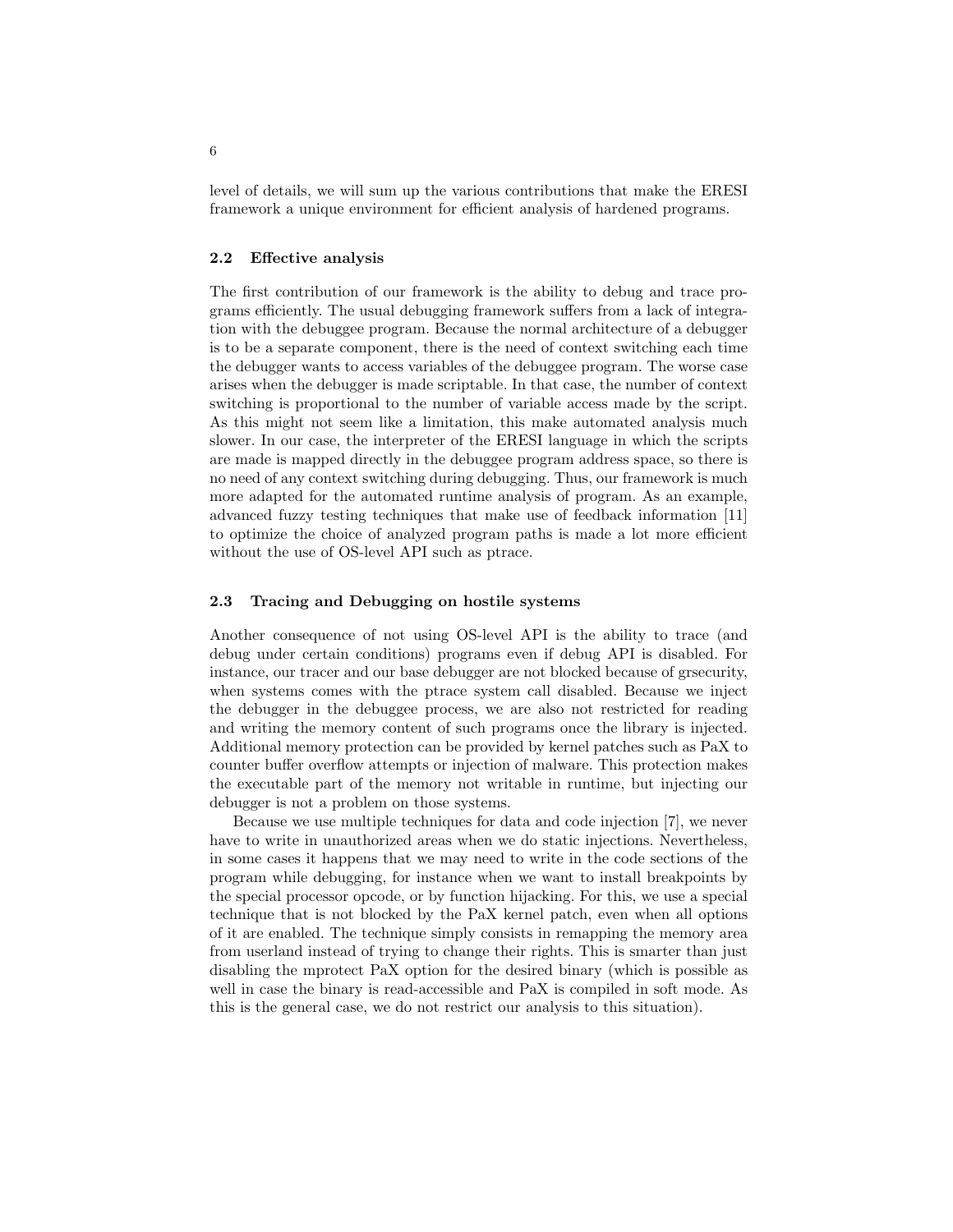Obviously, this technique can be countered by explicitely refusing such remapping, for instance when creating a special grsecurity ACL configuration, but the experience shows that real-world systems often lack of such configuration, or do not enforce it for other reasons. In case this grsecurity option is enforced and the binaries are not readable, other PaX related features, such as the handling of text relocations, could be used to allow write access to code zones in order to perform function hijacking or breakpoint installation, but this technique is not included in the current version of the debugger. However, we support all the relocation API that would make possible to specially craft relocation entries for performing such operation. If none of these techniques make it possible to hjack functions, we can still modify the content of function pointers (that includes the content of special ELF sections such as the Global Offset Table, or the heap management morecore function pointer on ptmalloc [12] implementation of Linux) so that we keep being capable to redirect library functions or indirectly called functions.

### 2.4 A unified debug format

A debugging format is an important source of information as it permits to retrieve a description of each element that composes a binary. There are many different formats to fulfil the same goal, this diversity is an obstacle for an useful implementation and most reverse engineers do not bother implementing the support for them. Libedfmt parses every formats to create a uniform representation. This uniform representation is created on 3 steps. First we analyze a specific format and create an interface that make possible to read it. Then we transform this format using the uniform API. During this transformation, we keep only important information that we can find in all debugging format. A part of this information can be extracted with analysis tools but a debugging format provides you all types and names for functions and variables. The last step is about cleaning allocated memory so we have enough space to fetch the rest of the information.

For the moment libedfmt supports stabs and dwarf2. This made us realize that a different parsing engine had to be done for each debugging format. Stabs manages types by identifiants without any reference to the position in the debug section. You have to keep in memory all elements to be able to parse the information. Dwarf2 contains more information and you cannot store all of it without wasting a big part of your memory. At least, it contains a clear reference system and you can find a dependence without parsing everything. Even in libedfmt, you cannot read stabs and dwarf2 the same way, and each transformation has to be implemented differently.

When a file is compiled, a format is chosen to store the debugging information. The final binary can use more than one format. That is why it is needed to support more than one debugging format backend. Our library parses everything available and creates an unique representation. Once this representation is made, we add every retrieved types directly into the ERESI type engine. We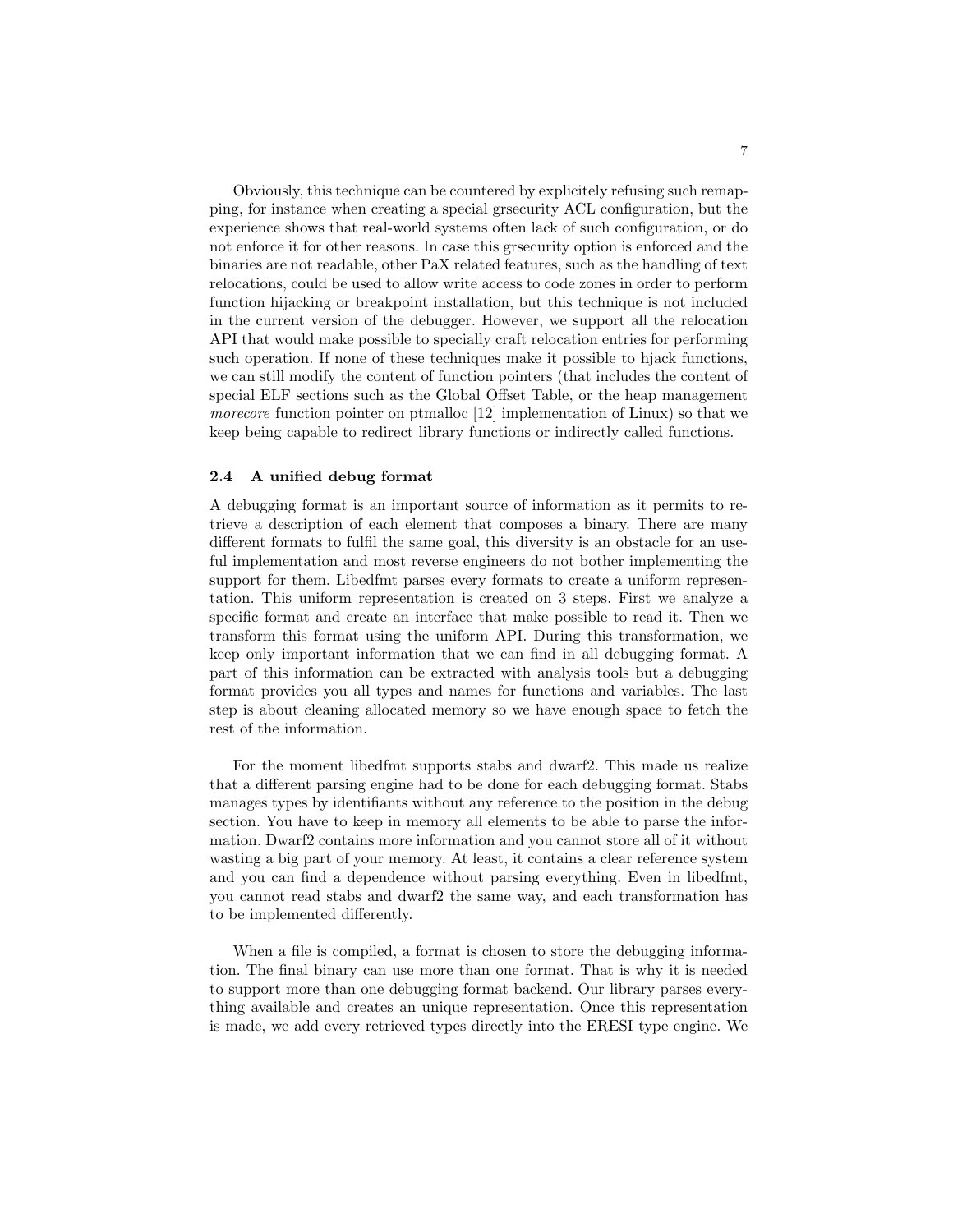update a hash table for each type with the list of all variables typed as such. The combination of ERESI and libedfmt creates a powerful debugging and reversing environnement that allows for saving and retrieving the types information.

In the future, libedfmt will be able to parse more debugging formats and should be used in e2dbg to display information that we cannot rebuild without source code, such as current file lines of the debuggee program.

#### 2.5 Ad-hoc types recovery

When performing reverse engineering of closed source software, a very useful feature is the recovery of types for the analyzed program data structures and variables. While this can be achieved with the use of debug information (as explained in the previous section), we bring the innovation that makes the user capable of giving complex types for memory zones of the program, without any debug or source code information. This is made possible using our builtin type system, which is sufficiently expressive to handle complex types, including (mutually) recursive structures, pointers or multidimensional arrays. We also bring the capability to define partial types, in which a part of the type is only defined by its size. This is very useful when doing incremental reverse engineering and recovering types as the manual binary code analysis is going.

This is a major contribution to reverse engineering, as no current framework is capable to perform this kind of analysis. The GNU debugger only allows for existing types (indicated by the debug format) to be manipulated and does not provide any support for partial types. The IDA framework allows to define data structure templates in order to perform incremental type recovery, but this feature is purely manual and is not naturally integrated in the IDA scripting language (which does not have the expressivity of our type system). Unlike IDA, we provide a special language binding that allows for creating types, which make the feature useful inside ERESI programs that perform analysis automatically. It is not clear how complex and extended is the ability of IDA to manipulate the structure templates automatically (it might be possible using the API of the project in C language, thus outside their scripting language) and how far this framework is capable to create complex types such as partial or recursive structures, including unbounded dimensions arrays of those. Our approach is much clearer and unified with our language, which makes this feature useful even for reverse engineers without knowledge of the ERESI framework internals. This feature could be defined as the underlying language type system for the automated type-based decompilation as presented by Mycroft [13].

Finally, this feature leads to a very promising runtime reflection of the analyzed program data structures, as typed objects of the debuggee are automatically bound in the language. For instance, hooking allocation functions such as malloc and free make it possible to inform a type about a precise variable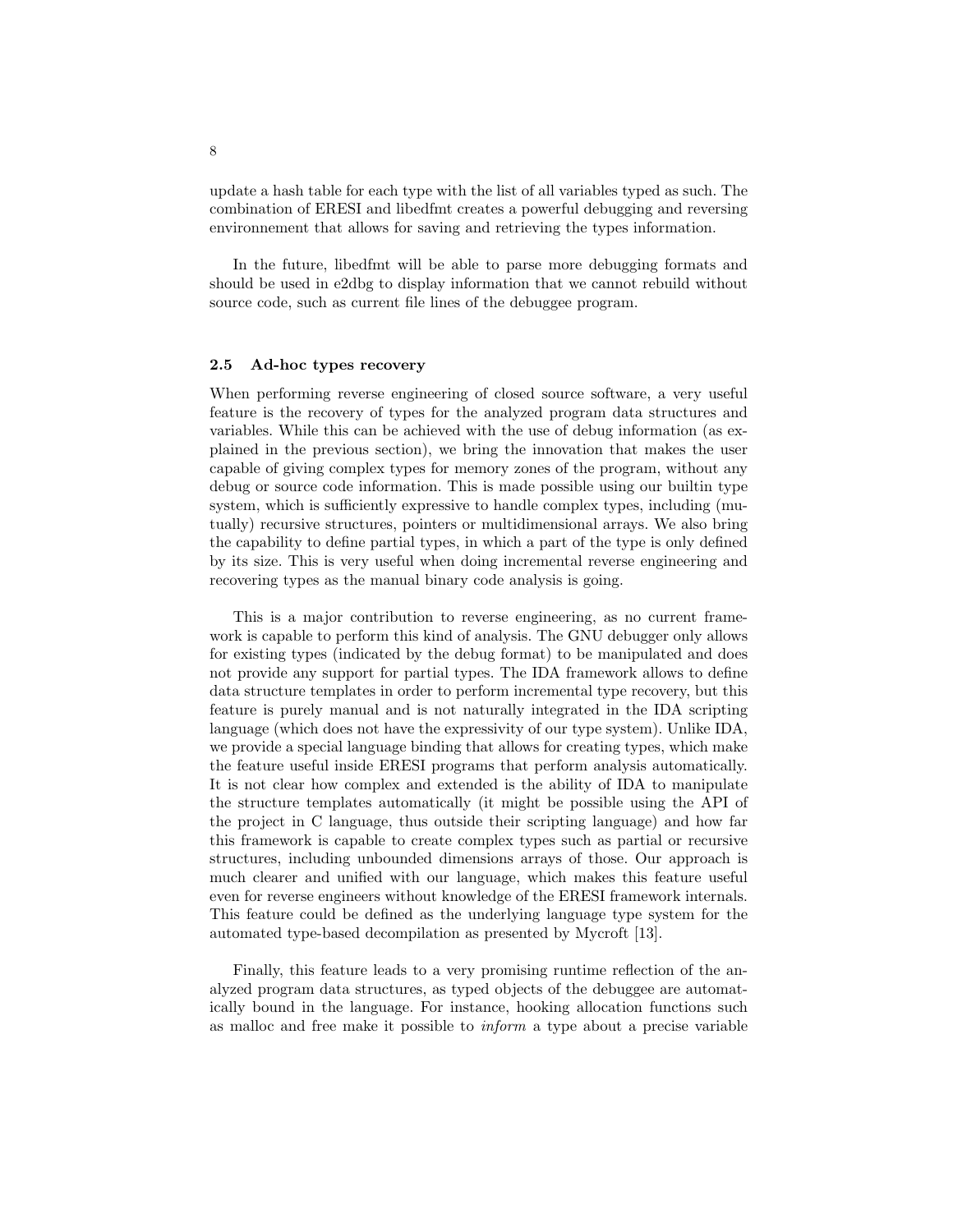(given its address). In that particular case, we can simply define the heap chunk type in the ERESI language and inform the chunk type of each address that is returned by the malloc function, so that the list of chunks is accessible through the chunk type hash table of variables directly from the language, opening the door to an advanced analysis of the heap evolution directly in the ERESI language. Obviously, ad-hoc types recovery is not limited to heap variables, but this example was chosen for pedagogical purposes as it is really easy to hook those functions and automatically know the exact list of legit heap chunks available in the analyzed program in a sound way, at any moment of the execution.

### 3 Programming techniques

### 3.1 Aspects weaving

Features of the framework are modularized in a way that their interface is accessible to the user. This allows to refine analysis in runtime, when features are implemented differently depending on user-definable criterions, or when feature needs runtime updates. Those concepts originally comes from the notion of aspect oriented programming [15] which was developped some years ago to fill the lack of flexibility of object oriented designs.

This is acheived by the libaspect component of the framework, which implements vectors and hash tables primitives. Those data structures are the same than those used for representing the language objects, so that all vectors and all hash tables inside the project can be modified by the user. This correspondance allows for a framework that is entirely capable of reflection and reification, as its internal structures are accessible from the programming language, that make the user capable of plugging modifications of the framework itself just as plugging modifications on the debuggee program.

We applied this modelization to various points of the project. Each vector is used to make the implementation of a particular feature to be modular, updatable, portable, and give it the capability to be traced, monitored, or improved, or adapted to a particular requirement.

As most of those features are quite obvious and simple, this organization allows for porting the framework on other architectures and OS just by registering alternative handlers for them. Obviously, retreiving the program counter, getting the next stack frame pointer, or enabling stepping is made in a different manner depending on the operating system and architecture. This implementation is a portable way to abstract those differences and this make our framework very attractive because minimal efforts are needed to make it work on an originally unsupported platform. More details about the vector data structure is given in the part describing the ERESI reverse engineering language.

A new feature that comes with the current version of the libasm is its vectorbased architecture. This allows to overload the handling of disassembled instruc-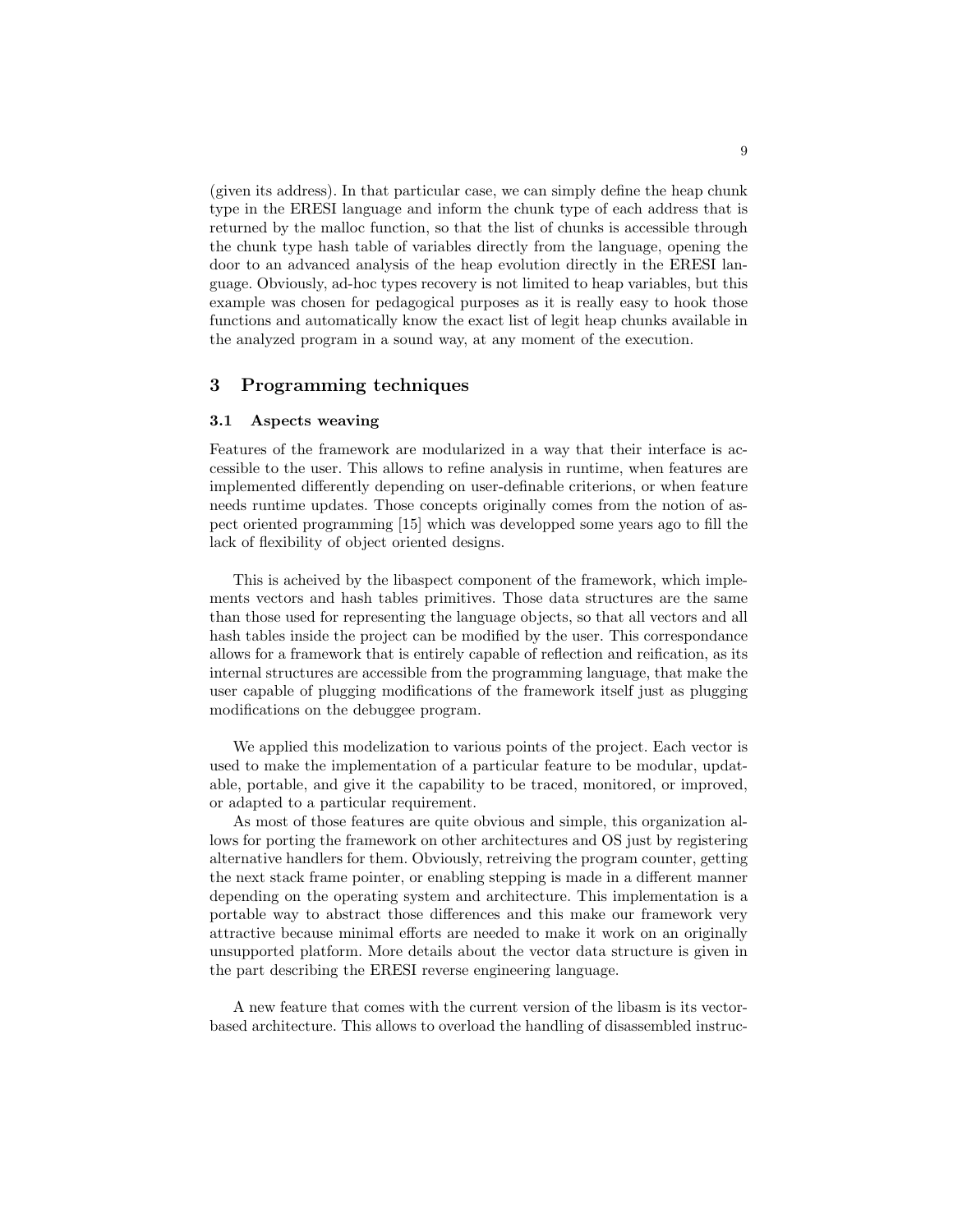| Vector name      | Role                            | <b>Dimensions</b> | Discriminant criterions          | Host module |
|------------------|---------------------------------|-------------------|----------------------------------|-------------|
| REL              | ET_REL injection                | 3                 | Architecture, Object type, OS    | libelfsh    |
| <b>CFLOW</b>     | Control flow redirection        | 3                 | Architecture, Object type, OS    | libelfsh    |
| <b>PLT</b>       | Original PLT redirection        | 3                 | Architecture, Object type, OS    | libelfsh    |
| <b>ALTPLT</b>    | Alternative PLT redirection     | 3                 | Architecture, Object type, OS    | libelfsh    |
| <b>ENCODEPLT</b> | Encoding of regular PLT entries | 3                 | Architecture, Object type, OS    | libelfsh    |
| <b>ENCODEPLT</b> | Encoding of first PLT entry     | 3                 | Architecture, Object type, OS    | libelfsh    |
| <b>BREAK</b>     | Breakpoint installation         | 3                 | Architecture, Object type, OS    | libelfsh    |
| <b>EXTPLT</b>    | External symbols relinking      | 3                 | Architecture, Object type, OS    | libelfsh    |
| $\rm{ARGC}$      | Function arguments counting     | 3                 | Architecture, Object type, OS    | libelfsh    |
| <b>GETREGS</b>   | Retreive registers context      | 3                 | Architecture, Host type, OS      | e2dbg       |
| <b>SETREGS</b>   | Modify registers context        | 3                 | Architecture, Host type, OS      | e2dbg       |
| <b>GETPC</b>     | Retreive program counter        | 3                 | Architecture, Host type, OS      | e2dbg       |
| <b>GETRET</b>    | Retreive return address         | 3                 | Architecture, Host type, OS      | e2dbg       |
| <b>GETFP</b>     | Retreive frame pointer          | 3                 | Architecture, Host type, OS      | e2dbg       |
| <b>NEXTFP</b>    | Follow next frame pointer       | 3                 | Architecture, Host type, OS      | e2dbg       |
| <b>SETSTEP</b>   | Enable singlestep mode          | 3                 | Architecture, Host type, OS      | e2dbg       |
| <b>RESETSTEP</b> | Disable singlestep mode         | 3                 | Architecture, Host type, OS      | e2dbg       |
| <b>ASM</b>       | Opcode hooking                  | $\mathfrak{D}$    | Architecture, Instruction opcode | libasm      |

Table 1. Registered vectors in libaspect

tion, which has a potentially wide amount of applications, such as dataflow analysis or opcode tracing. Let's detail a little bit more our advanced disassembling interface.

### 3.2 Typed disassembling

Libasm is a binary disassembling library designed for multiple architectures. It's one of the lowest-level components and, as such, must do a variety of tasks to support all the components on top of it. Libasm currently supports SPARC V9 and Intel IA-32. Currently in progress, there is also efforts to port this library to support MIPS code.

Besides providing the basic disassembling functionalities, libasm implements extra features to better support the services provided by the upper layers that rely on it. One of these features is its type system. By labeling all the disassembled instructions with common types, libasm makes program analysis tasks easier.

It is important to notice that these types are not mutually exclusive, this way you can have an arithmetic instruction that is known to modify some processor flags. Furthermore, this type system is shared between all portings of libasm, so programs or other libraries lying on top of it can, for instance, detect forward control flow changes just by checking if the current instruction being analyzed is of one of the 3 types, without even caring about on what kind of machine code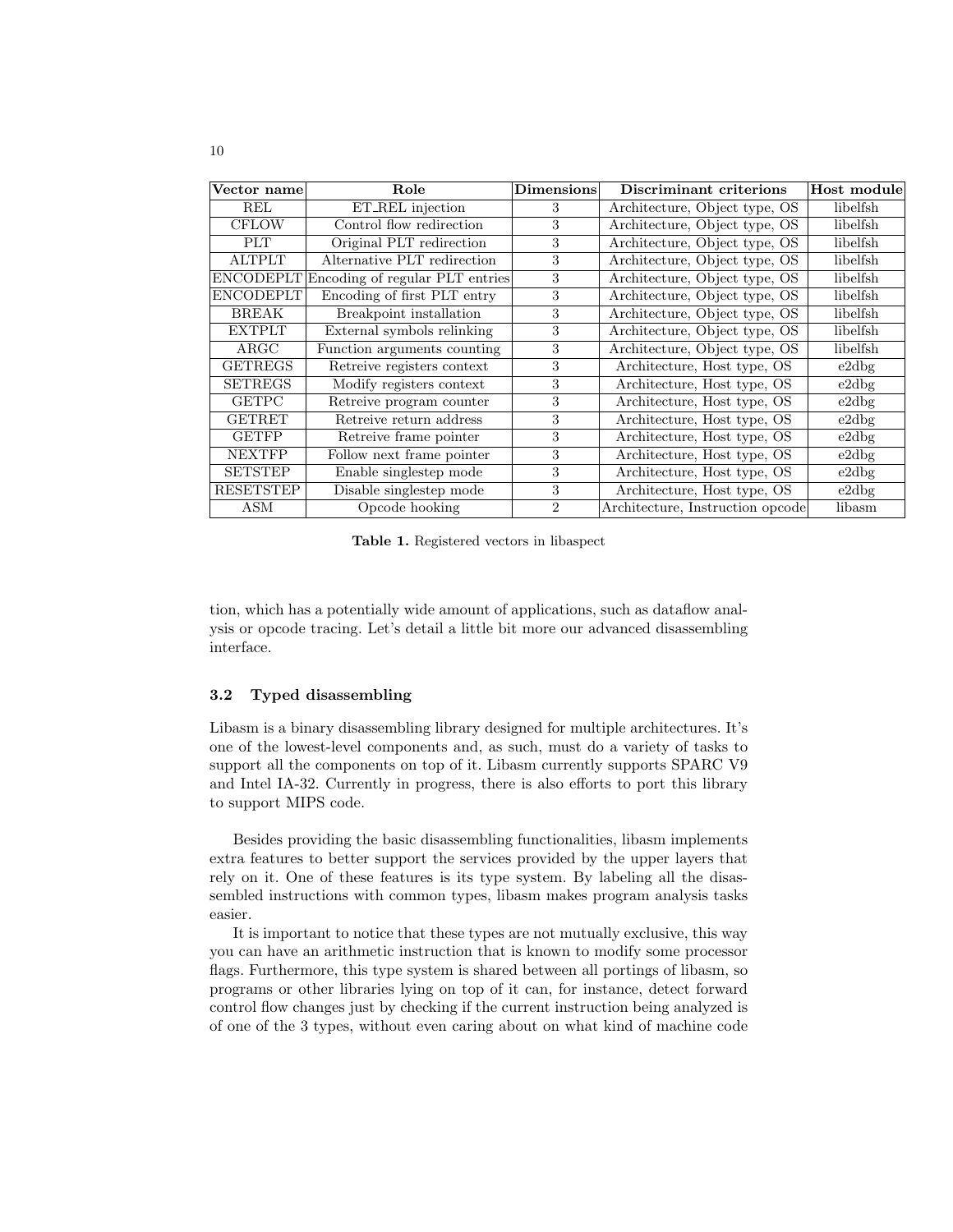| Type              | Description                                    |
|-------------------|------------------------------------------------|
| <b>IMPBRANCH</b>  | Imperative branch (jump)                       |
| <b>CONDBRANCH</b> | Conditional branch                             |
| CALLPROC          | Call to a procedure                            |
| <b>RETPROC</b>    | Return from a procedure                        |
| <b>ARITH</b>      | Arithmetic or logic operations                 |
| <b>LOAD</b>       | Memory data load                               |
| <b>STORE</b>      | Memory data store                              |
| $\rm{ARCH}$       | Architecture-dependent instruction             |
| <b>FLAG</b>       | Flag-modifier instruction                      |
| <b>INT</b>        | Interrupt or call-gate instruction             |
| <b>ASSIGN</b>     | Assignment instruction                         |
| <b>TEST</b>       | Comparison or test instruction                 |
| <b>NONE</b>       | Instruction that does not fit any of the above |

Table 2. Libasm instructions types

this analysis is being done.

Another very interesting aspect that libasm features is the fact that every opcode handling function written is stored inside a vector of the kind provided by libaspect. When disassembling an instruction, libasm retrieves the correct handler by querying this vector on its 4 dimensions: 1 regarding the machine type and 3 about opcode information (including architecture-specific requirements, such as SPARC's secondary opcode). Storing the addresses to these functions in this vector brings to the user the advantages of being able to dump and modify vectors from inside ERESI's scripting language. So, in practice, the function that does the job of disassembling a given instruction can be replaced in runtime by other code of the user's choice, allowing for easy opcode tracing, among other applications.

#### 3.3 Generic containers

Libmjollnir is currently the main ERESI component for code fingerprinting and analysis. Among its analysis capabilities there is the construction of control flow graphs, both at basic block and at function level. Besides having separate structures for representing both entities, libmjollnir also stores them in generic structures called containers. Containers have link information (input and output links), a pointer to the actual data encapsulated, and information about the type of the data object, so the data can be accordingly interpreted.

The use of containers abstracts type information, thus giving the possibility to write analysis routines that work at this higher level of abstraction, walking through the graph of containers. Currently we only store blocks and functions inside containers, what suffices the needs of control flow analysis for these entities. In the future, we may store data nodes inside containers too, in order to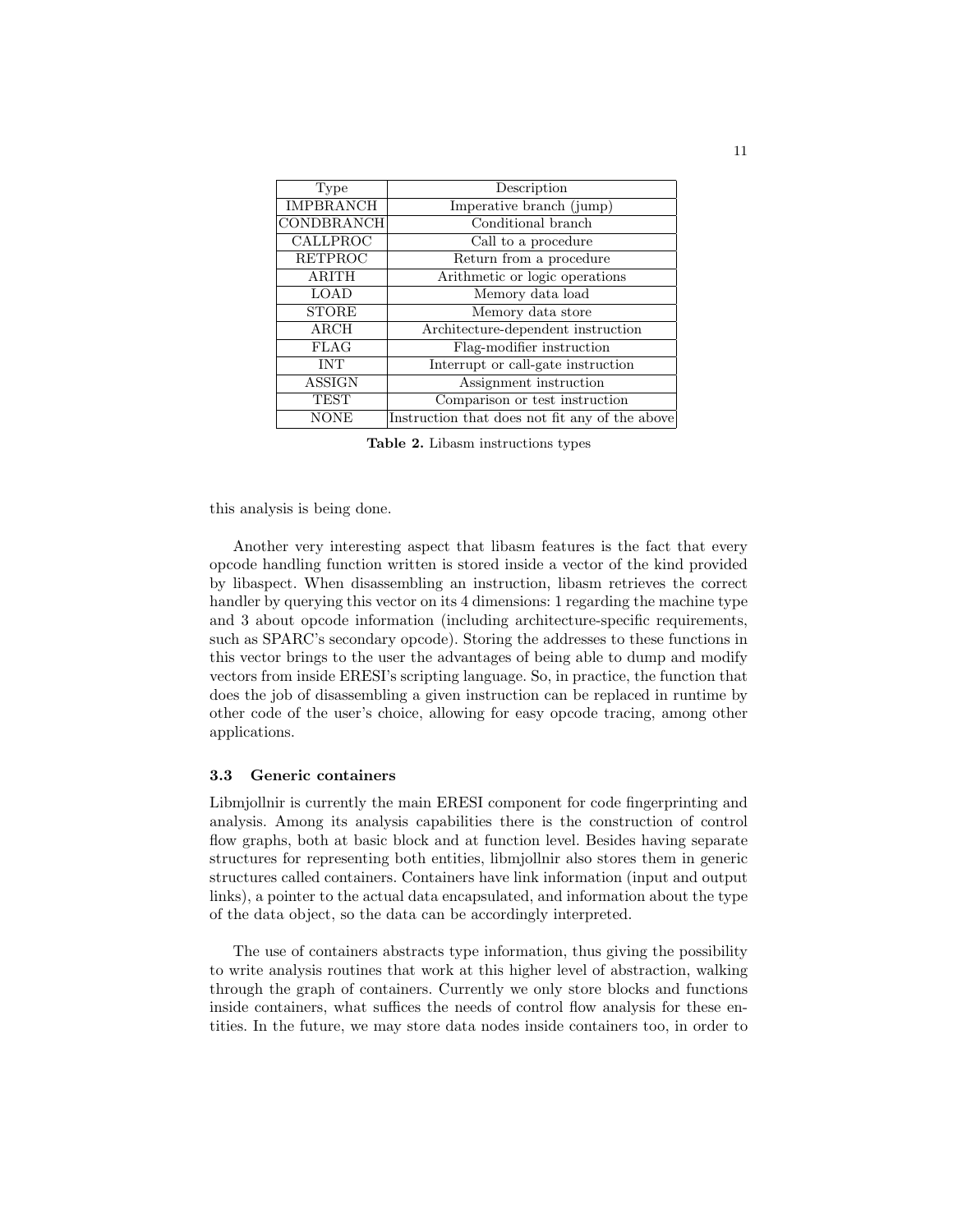perform data flow analysis. Finally, there is also the idea of having containers of containers, providing a "zoomed out" view of other graphs, eg. the linking between modules as a more abstract view of the linking between functions.

### 3.4 Allocation proxying

As the core of our framework of analysis runs in the same process than the analyzed process, it is very important to separate the memory used by the reverse engineering framework from the memory used by the legit debuggee process. Obviously, this matters only when we are debugging programs, and not when performing static analysis, as static analysis does not execute the program it does not need to care about memory unintrusiveness. Unintrusive debugging is based on the fact that the heap of the debugger and the heap of the debuggee must stay separated. This remark also holds for the debugger and debuggee's stacks, as we do not want to mess the debuggee stack when we debug our programs.

The stack unintrusiveness can be realized using a modelization choice, by making the debugger to execute in a separate thread, so it also inherits from a separate stack whoose base pointer is swapped when each thread is taking control (as provided by POSIX standard thread libraries of the various UNIX operating systems). However this introduces intrusiveness in the threads table, and requires to turn monolithic processes into multithreads ones in runtime. A best approach seems to use the sigaltstack system call and be able to specify an alternative stack when a signal (such as SIGTRAP on breakpoints) is received in the debuggee process.

The heap separation is more subtle, as the memory allocation is done entirely in runtime, unlike the stack allocations which are partially realized at compilation time (so we just have to take care about stack-related registers in runtime).

Our technique was named after the Syscall Proxying [14] idea which is mostly useful for the writing of vulnerability exploits in order to simulate remote execution when some particular required system calls are not available on the target machine, making it possible to execute entire binaries (such as a UNIX shell) but only executing some particular syscalls (like file systems accesses) on the target machine. However, heap separation cannot be implemented simply by allocation function proxying, since the returned values of those functions are memory pointers that are accessed for reading and writing in the subsequent code of the debugger. Using an external allocator would also require to proxy the accesses of all memory zones allocated in such way.

Our choice was to isolate a dedicated portable heap management system for the debugger, that allocate and destroy all its memory chunks in a single mapped memory region. We then garantee that the heap allocator is totally unintrusive, modulo the fact that a certain memory range will not be allocatable for the legit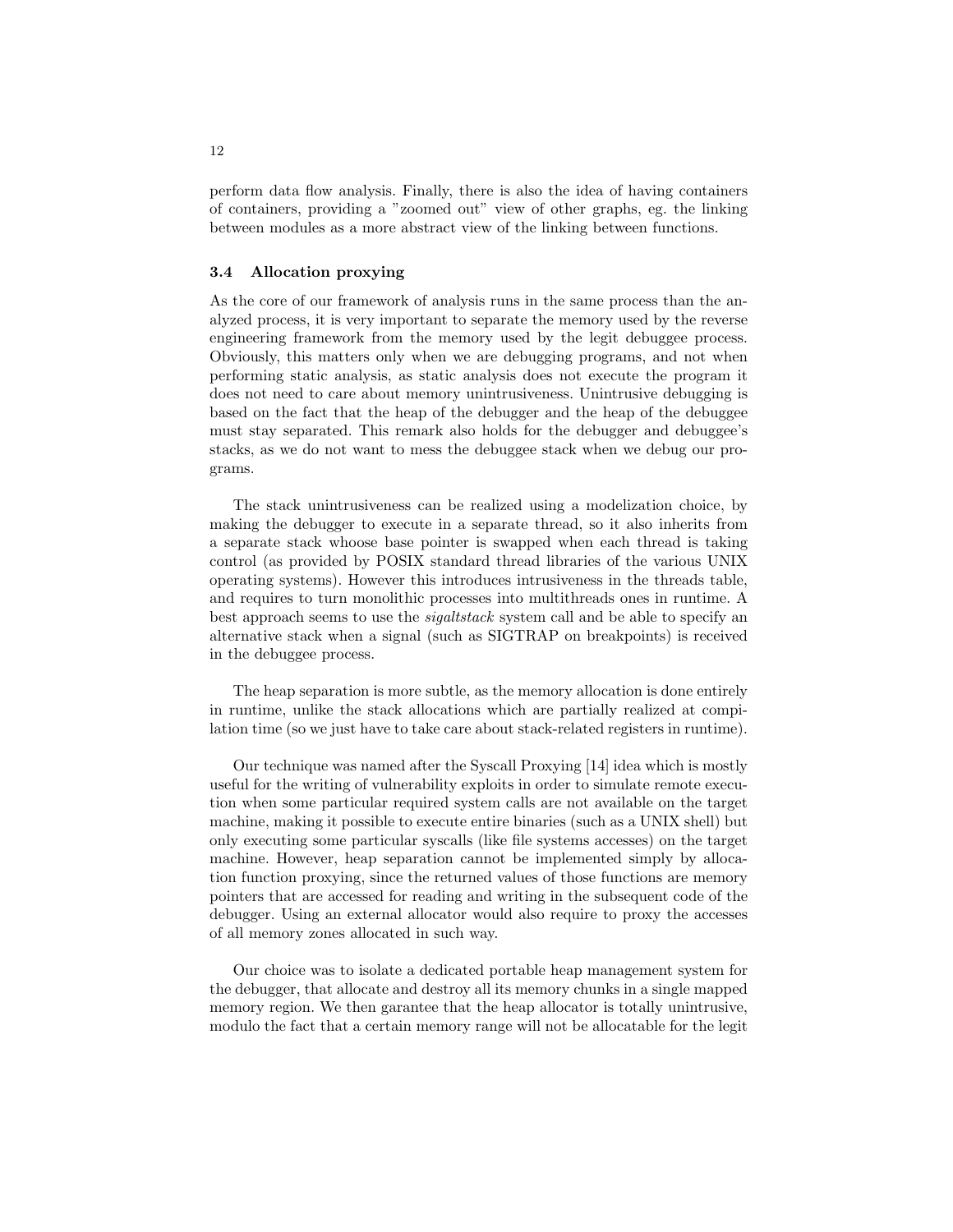heap. The choice of the base address for this zone should adapted from OS to OS and from architecture to architecture, or even from debugged program to debugged program. A judicious default choice is the one of a very low virtual address (in the very first pages of the address spaces) that is rarely used, unless special modification of the OS or behavior of the debuggee program implies so.

The challenge that represented allocation proxying is more than the choice of the alternative heap base address. Indeed, as the analysis module of the framework is mapped inside the debuggee process itself, it can shows the need of a dynamic allocation before the minimal debugger environment is set up. This case can happens in 2 situations : when the debugger thread is not yet created (as we rely on the POSIX thread library of each operating system), or when the debugger thread is created (so it already installed its own allocation handlers since the debugger is mapped in first in the program using the LD LIBRARY PATH enviroment variable.

We noted that it is not a definitive choice to use the LD LIBRARY PATH variable, as it implies that the allocator proxy is mapped in first in the program (so its symbol have the strongest priority since the object is located in first in the linkmap linked list of mapped objects). If we want to make the debugger to work using an ad-hoc library injection, we would have to redirect allocation primitive functions in the process before starting to debug the program, but this feature is still to be implemented, as function address lookups and hijacking still have to be realized without using any allocations functions (even at initial conditions).

Once the proxy allocator takes control in the proxyfied {m,c,re}alloc and free functions, we can face two situations. As all dependences of the program are already loaded when the first debuggee calls to malloc happens, the debugger code and data are already mapped in both of these situations. The first initial situation is when the debugger thread has not been created yet. In that case, the debugger memory mapping i already done (so we can use allocation-free functions inside the debugger), but the initialization of the debugger structures (that requires allocations) did not happen yet. Our solution is simply to keep a variable initialized to 0 to hold the thread id of the debugger. In case this variable is 0 or equals to the thread idea of the debugger, we call the separate heap implementation. In the other case, we call the legit allocations functions for the debuggee program to allocate in its legit heap.

Is the technique acheived ? Not yet. Indeed, we still had to make sure that we were able to resolve allocations functions without using dynamic memory allocations. This is realizable using a lookup of the linkmap linked list content, whoose first element is pointed by the second entry of the Global Offset Table section. As each element of the linked list contains a cache of the exported symbol table (the ELF .dynsym and .dynstr sections), we can resolve symbols and guess base address of objects without any external allocations. The cost of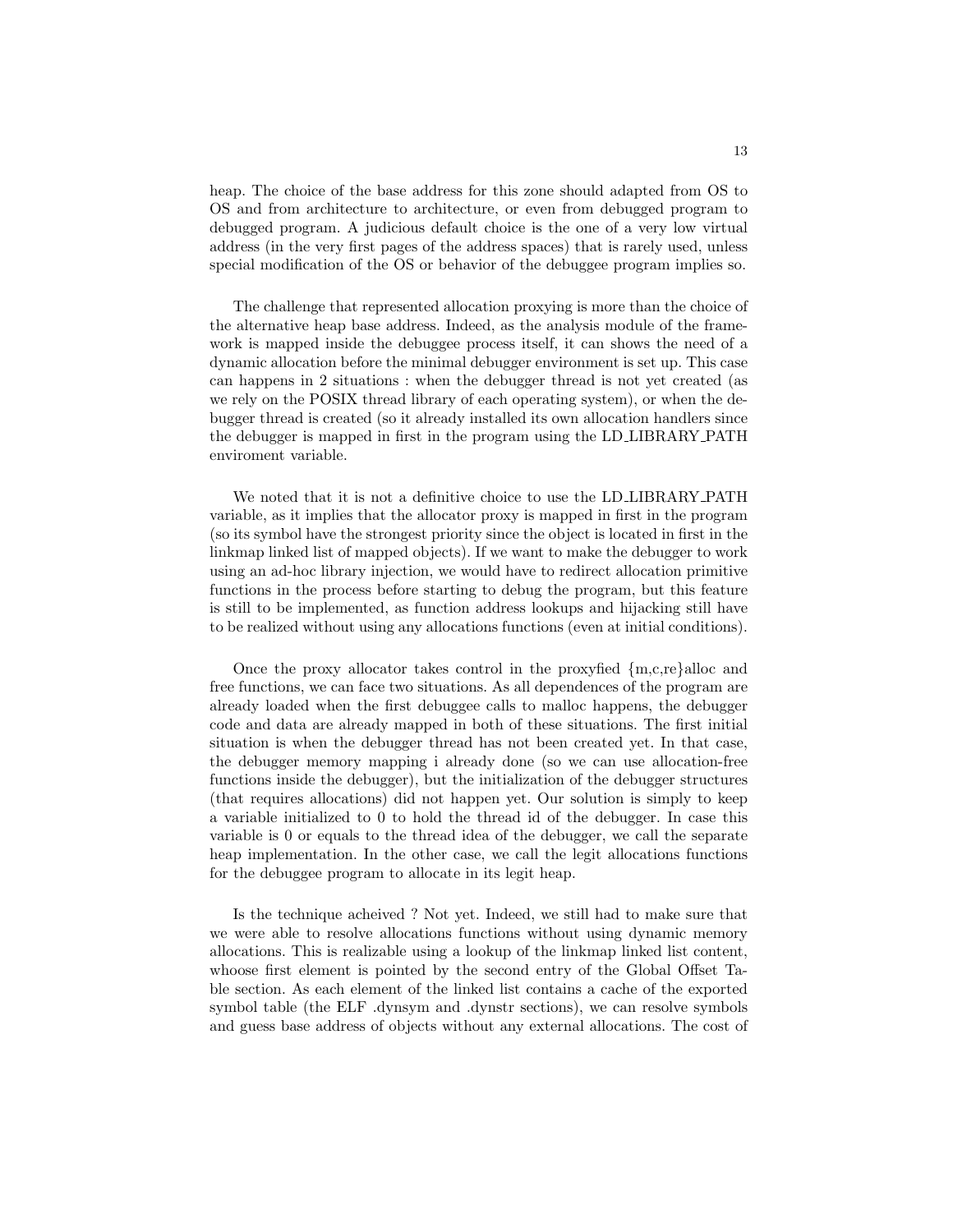this technique is a small function that has to lookup the Global Offset Table address statically in the ondisk file using data statically allocated, in order to know where the linkmap base address stands (as specified by the ELF reference).

It is to be determined if that technique is appliable to other binary format than ELF (for instance in the PE binary format), but we believe that proxy allocation side effects would still keep a minimal place independently of the binary format specifications, so that the technique is potentially portable to other frameworks.

# 4 Applications

Thanks to the modular approach, we can derive multiple tools for debugging, static and runtime analysis of programs. In that section, we present the architecture of our embedded debugger, the algorithm of our embedded tracer, and an example of modular graph-based analysis taking advantages of our generic containers data structures.

### 4.1 The embedded debugger : e2dbg

The debugger is made of two parts. First, the client-side that is responsible for communicating the user requests to the embedded debugger. In the classical scheme, the embedded part takes control before the main function is executed, so that the user can perform analysis as soon as requested. The embedded debugger also handles all important signals (including SIGTRAP, SIGSEGV ..) so that it catches debugging events such as breakpoints, and debuggee program crashes.

The first innovation that comes with this tool is about its architecture. The fact that the debugger is made bipartite allows for a very flexible handling of targets. For now, only the userland debugging is available, but in the future we can imagine any kind of targets (embedded systems, kernel-level code..) being supported by this framework without changing anything in the modelisation. Of course, the way to handle breakpoints, stepping, or other debugging events varies from target to target, but the vector system of the ERESI framework allows for a very fine grained implementation of features, so that most of the code is reusable without any change.

The embedded debugger was not created with this modelisation since the beginning [10] but is an evolution after a lot of experiments with the debugging of multithreads programs in an embedded context. We have been testing various ways to keep a high performance while hooking programs, staying portable and stealth for OS-level protections, and reusing the available code as much as possible since our early development [7] about on-disk analysis of programs.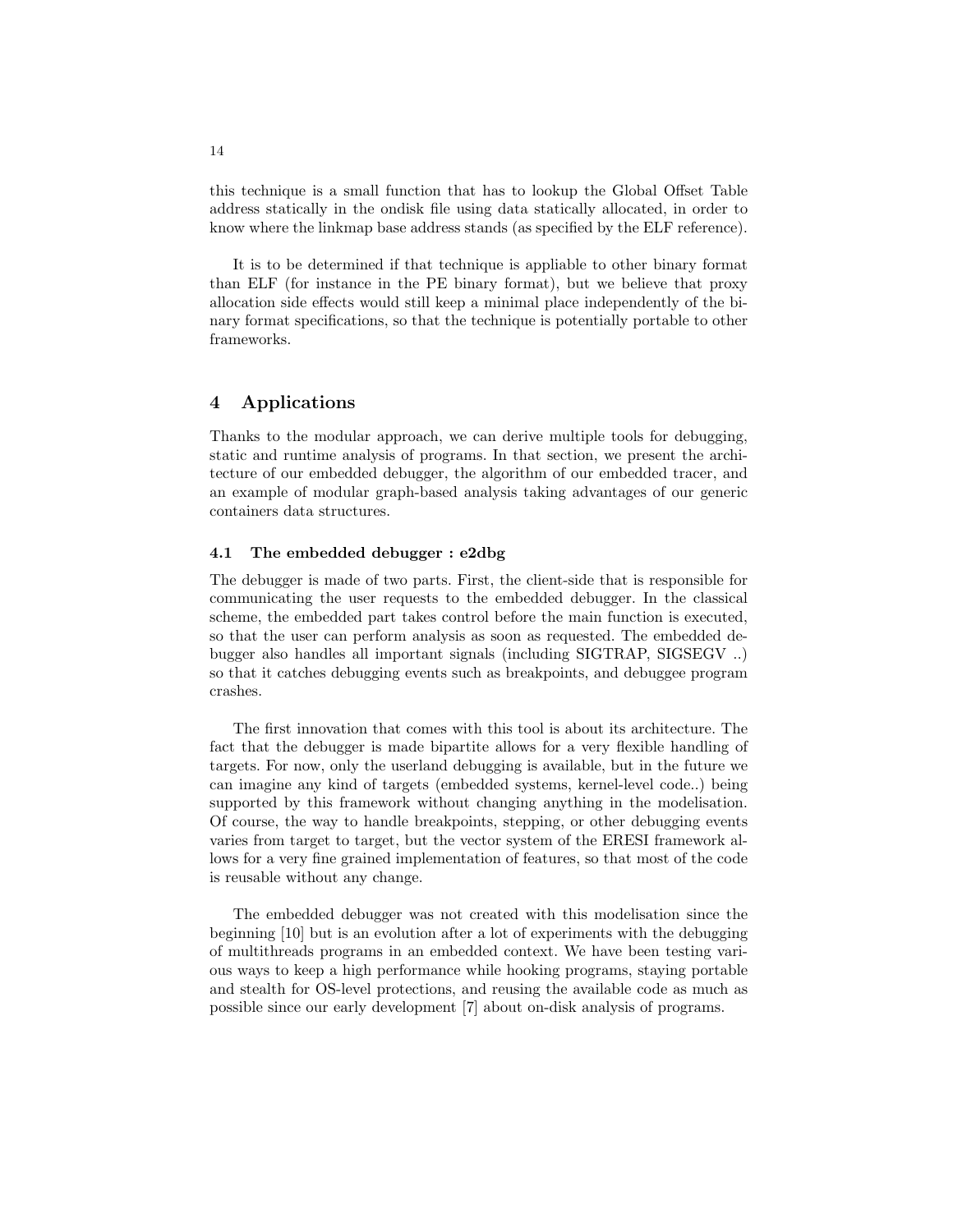

Fig. 2. The embedded debugger

Our successive experiments looked like this :

1. We first tried to map the complete ELF code as a new dependence library of the program beeing debugged. This worked well, as we just had to create an intermediate function that was responsible for accessing the data of the manipulated object, but keeping the same manipulation code for ondisk and runtime structures modifications. This was the core of our powerful embedded debugger idea. However, this solution was not taking care of untrusiveness in the host process memory as we used the same heap than the debuggee, which made the debugger useless for heap-related debugging, such as heap overflow exploits. Additionally, this first implementation was monolithic and not capable to handle multithreads programs.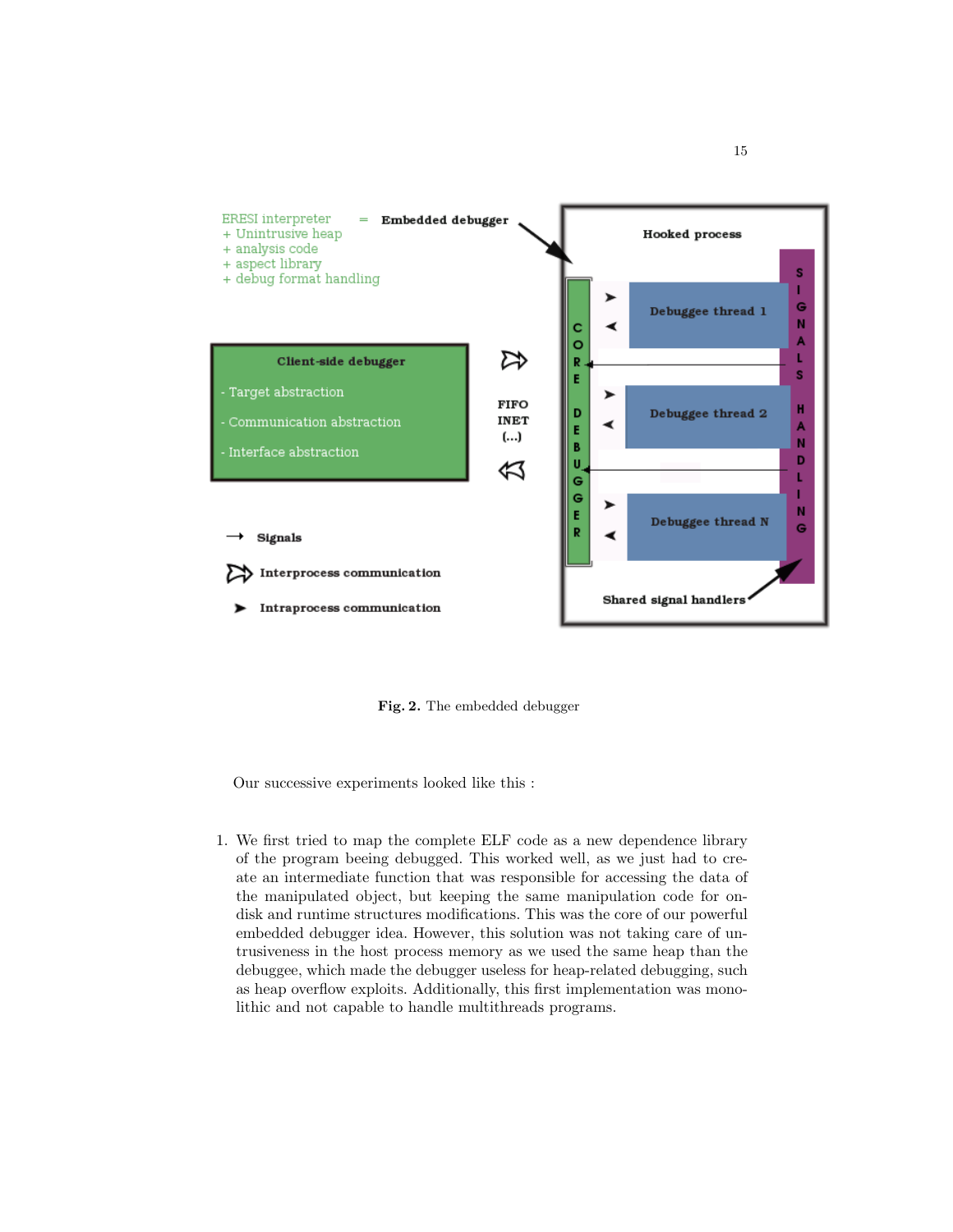- 2. As a second generation embedded debugger, we first implemented the allocation proxying technique. As already explained, this technique allows for two different heap allocators to reside in the host process memory, which made the debugger completely heap-unintrusive, and improved greatly its usefulness for real-life needs. We also changed the debugger system for running in a separate thread. This had the advantage to naturally handle multithreads program and the debugger execution context using a unified API, by hooking signals and then selecting what to do depending on which thread was breaking the execution. This also had the advantage of beeing stackunintrusive, as each thread (including the debugger) had a separate stack. However, this was still not completely bullet-proof and this for two reasons. On the one hand, we introduced intrusiveness in the thread manager table, as we had to switch to a multithread process even if the original process was monothread. On the other hand, we needed a signal-based communication between threads that appeared to be way too complex to manage, especially when we implemented thread context modification feature. Indeed, when a thread is breaking, only its context is available, and the only way to retreive the other threads's context is to send each of them a signal (handled using the sigaction system call) in order to stop them and retreive their register values at the same time. Additionally, a signal had to be delivered to the debugger thread to wake it up, so that it could start the analysis.
- 3. In order to simplify the threads management, we decided to do a compromise on the architecture of the debugger. We now keep the whole threads API so that we continue to be multithreads capable. However, the debugger is not running in a separate thread anymore but on top of each thread. This reduces the number of signals to be delivered as the debugger does not have to be woke up anymore. This also reduces the number of necessary mutexes from four to one (the remaining one beeing around the breakpoint/step handler, so that we dont try to handle simultaneous breakpoints of threads, but we queue them.). This made the thread-table intrusiveness to disapear. However we restarted to be stack-intrusive. Even if reusing the current thread stack is less critical than reusing the heap (as the stack pointer comes back to the legit value after the debugger is finished), this is still a minor issue to resolve. A potential solution is to use the sigaltstack system call in combination with the sigaction system call, which allows to specify an alternative stack context when a signal is received. However, the current debugger version  $(0.77)$  at the time of writing this article is still not implementing the alternative stack technique, but this should be added any time soon.

After describing the techniques we use for the debugger, we will focuss on another component of the ERESI framework : the embedded tracer.

### 4.2 The embedded tracer : etrace

Etrace is an embedded tracer which was built for tracing internal and external calls. Most tracers do not trace internal calls because they rely on a statically

16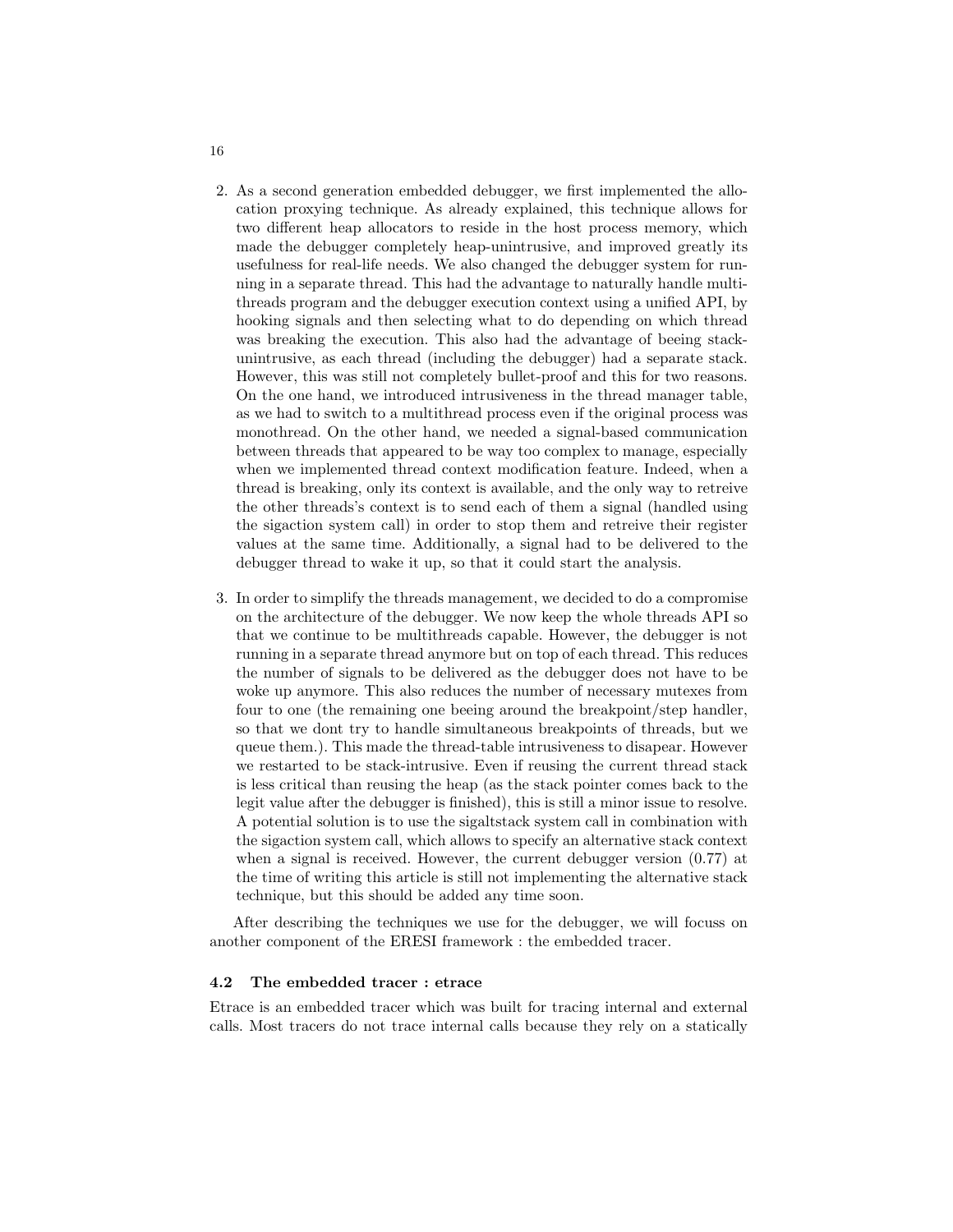stored function prototypes list. Despite the fact that it provides a correct prototype on those functions, you cannot deal with unknown functions. Etrace is a tracer built to deal with every functions. It means you do not have to create a function prototypes database.



Our tracing technology is dynamic and supports multiple architectures. We take advantage of the debugging format information of libedfmt to retrieve ex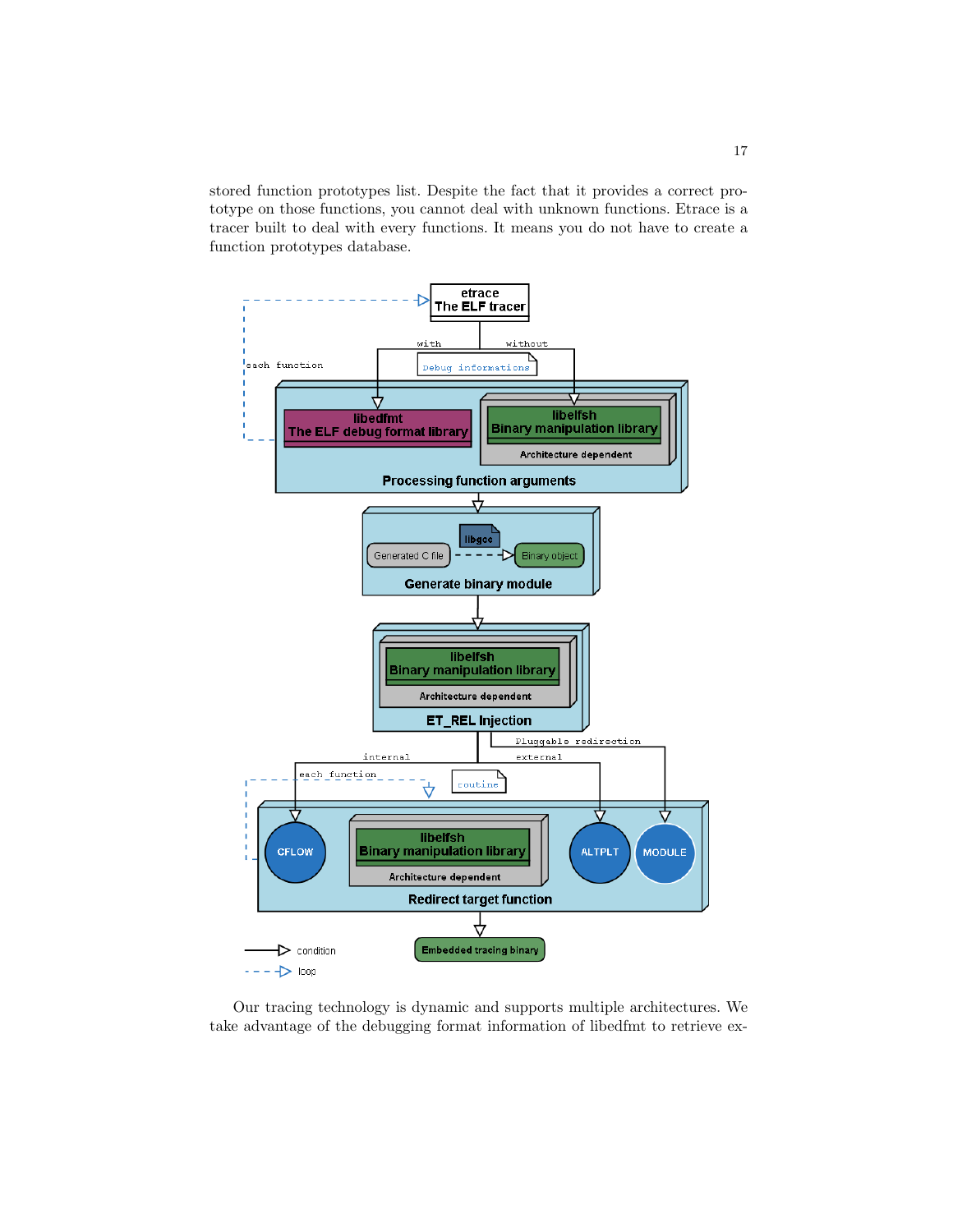Fig. 3. Tracing algorithm

act function prototypes. In case the debugging information is not available, an architecture dependent analysis permits to retrieve a deduced prototype. We present our tracer as embedded because we redirect traced functions directly in the target binary. Then we create a new file that includes and reports tracing information. Etrace does not use any kernel debugging interface and only relies on analysis of parameters. This is done using an architecture dependent function that is hooked using a vector.

# Processing function arguments:

| $\overline{2}$ | foreach Traced Functions:                             |
|----------------|-------------------------------------------------------|
| 3              | <b>if</b> (Internal function)                         |
| 4              | <b>if</b> (Debugging information is present)          |
| 5              | • Retrieve prototype information                      |
| 6              | else                                                  |
| 7              | • Architecture dependent argument counting            |
| 8              | endif                                                 |
| 9              | else                                                  |
| 10             | <b>if</b> (Dependence library is available)           |
| 11             | <b>if</b> (Debugging information is present)          |
| 12             | • Retrieve prototype information                      |
| 13             | else                                                  |
| 14             | • Architecture dependent argument counting            |
| 15             | endif                                                 |
| 16             | else                                                  |
| 17             | • Architecture dependent argument counting            |
| 18             | endif                                                 |
| 19             | endif                                                 |
| $20\,$         | • Add a proxy function into a generated C file        |
| 21             | endforeach                                            |
| 22             |                                                       |
|                | 23 Architecture dependent argument counting:          |
| 24             | $\bullet$ Set argument count to 0                     |
| 25             | • Search a call to this function                      |
| 26             | if (We found a call)                                  |
| 27             | • Start a backward argument counting                  |
| 28             | if (Argument count is $0$ )                           |
| $29\,$         | • Start a forward argument counting                   |
| $30\,$         | • Return argument information                         |
| 31             |                                                       |
|                | 32 Generate binary module:                            |
| 33             | $\bullet$ Compile the generated C file as a module    |
| 34             | • Inject this module using ET_REL injection technique |
| 35             |                                                       |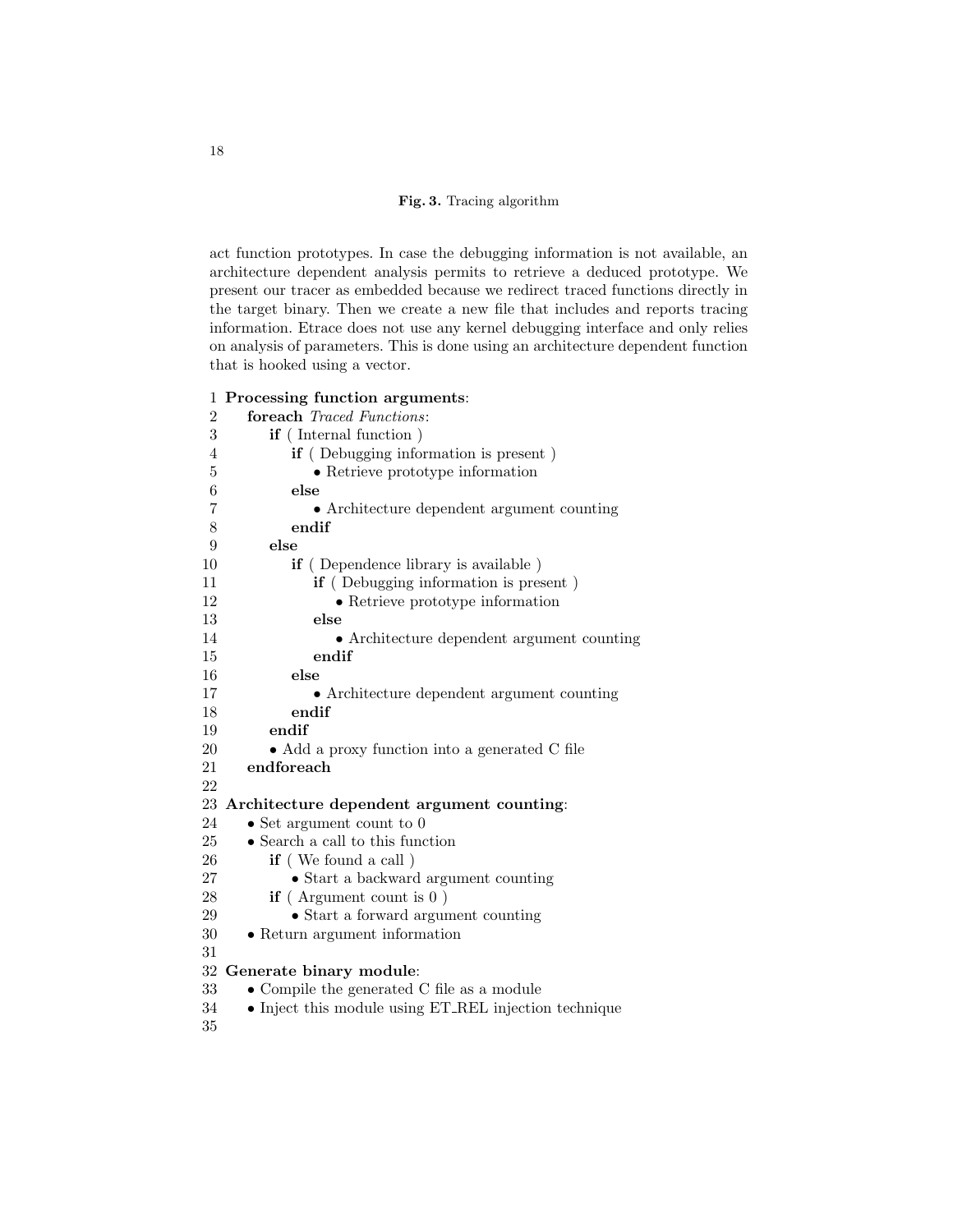#### 36 Redirect target function:

37 foreach Traced Functions:

#### 38 • Redirect the function using CFLOW / ALTPLT technique

The previous algorithm shows how our tracer takes advantage of the ELFsh framework features. The CFLOW and ALTPLT techniques were already described in [10]. They allow for redirecting calls on our generated functions. Etrace reduces architecture dependences by generating and compiling a .c file which prints information on every redirected functions.

During function redirection, we check each argument and try to see if it is a pointer, a string or a value. When we try to read each argument as a pointer, we handle the SIGSEGV signal. If it is not a pointer, this signal handler will take control, and we can declare the parameter as an immediate value. Otherwise another check is performed which indicates if this pointer is a string. For a simple pointer we display 4 first bytes. The previous SIGSEGV signal handler is restored after our pointer test. Those information help us to create a correct prototype of the function. This runtime check does not rely on debugging format thus allowing us to deduced prototype information on any case.

An example of the output for sshd can be found on section A page 27.

Additionally, our tracer provides a way to group functions. That allows for the user to decide which pool of functions he wants to trace. For now, this support is only static, as the tracer is not entirely interfaced with the debugger at the moment of writing this article. However, the extension of this feature will make possible to decide in runtime which function to continue tracing or which function to remove from the inspection list as the analysis is going.

| function name etrace (sec) ltrace (sec) |          |          | ratio |
|-----------------------------------------|----------|----------|-------|
| open                                    | 0.000072 | 0.000106 | 1.47  |
| write                                   | 0.000070 | 0.000106 | 1.51  |
| crypt                                   | 0.001560 | 0.001618 | 1.03  |
| calloc                                  | 0.000143 | 0.000200 | 1.39  |
| unlink                                  | 0.000046 | 0.000082 | 1.78  |
| puts                                    | 0.000033 | 0.000078 | 2.36  |
| getcwd                                  | 0.000009 | 0.000039 | 4.33  |
| close                                   | 0.000007 | 0.000038 | 5.42  |
| strdup                                  | 0.000007 | 0.000022 | 3.14  |
| free                                    | 0.000005 | 0.000020 | 4.00  |

Table 3. Performance comparaison between etrace and ltrace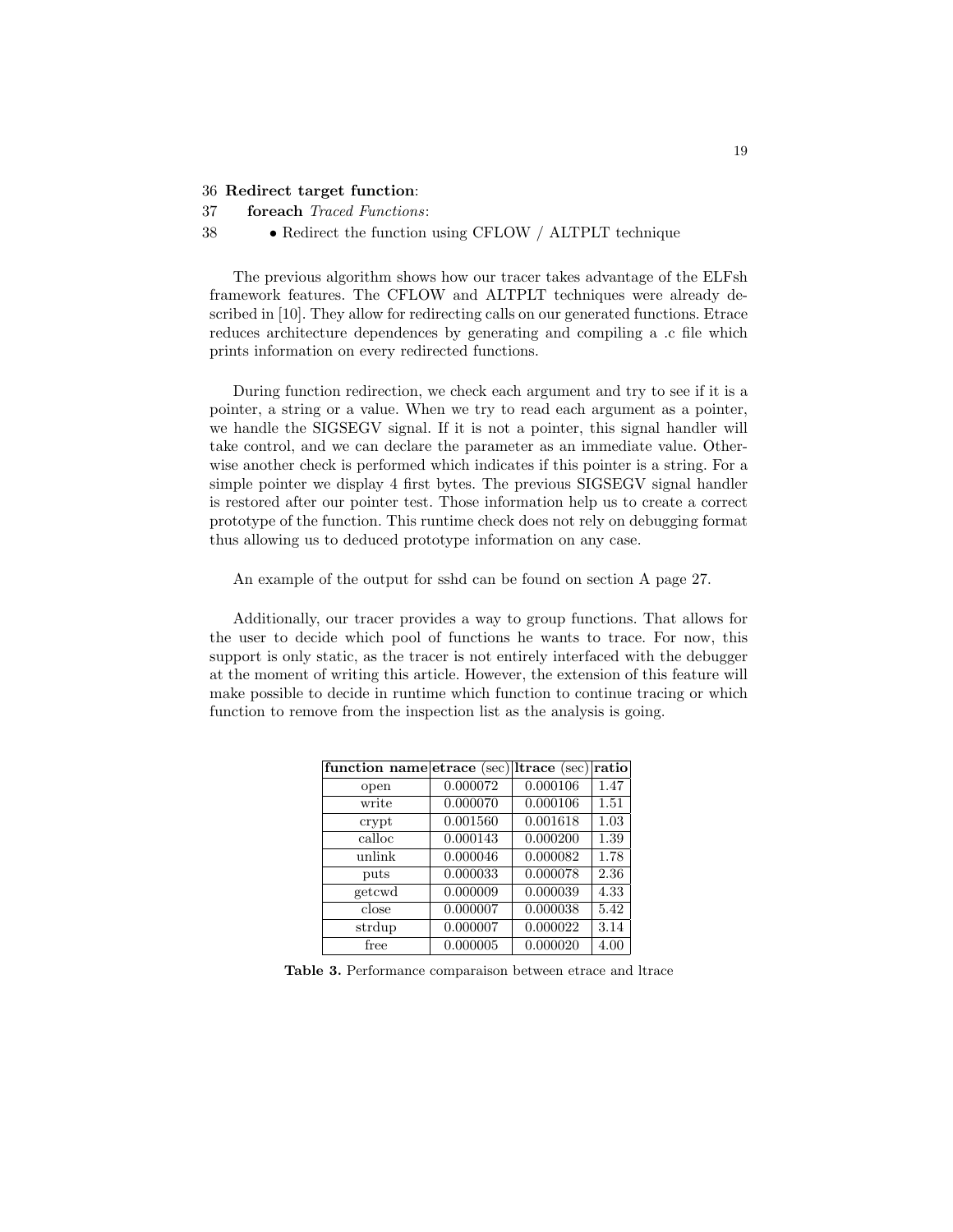### 5 ERESI : Towards a reverse engineering language

In this part of the article, we will go one step more abstract, by describing the internals of the reverse engineering language of our framework. First, we detail how the variables of ERESI programs change their type when it is necessary (that could be labeled as weak typing) and how types are enforced when we cannot do in another way (to avoid unrequested behavior to happen). At the same time, we introduce our main internal data structure : the reflective vector.

A reflective vector, informally, is an container object whoose elements are all of the same type. This type can be, among others, a function pointer, or the type of a set of elements, represented in practice by a hash table. Depending on the type of the vector elements, the vector has a different use. We call it a reflective vector because all existing vectors are accessible from the ERESI language, so that we can change as we want the content of the vector as the analysis is going. As all big features of the framework are registered in vectors, that make it possible to update or swap in runtime the framework behavior, in a single line of ERESI code.

### 5.1 The ERESI type system

The language of the framework was made primary with reflection and modularity in mind. The concept of a reverse engineering type system follows the idea that manual or automatic type information can be adapted to the required format of data. Thus, each data object in the language does not have a determined type as it evolves as you use the variable. For instance, writing an array of integers in memory would first need to convert this array as a raw data buffer, then write its contents at the desired address. Inversly, extracting data from raw sections must allow for extraction in any desired format.

The language base types can be ordered as a semi-lattice, that is adapted for allowing or refusing type conversion from a given type to another. We separate simple types (including uniform function types) and container types such as hash tables and vectors. Those last types are combining aspect oriented advantages with the flexibility requirement of reverse engineering, as the framework objects are contained in vectors and hash tables, so it is possible to change pieces of the framework itself in runtime and overload it on demand. For instance, adding new fingerprinting discriminants or additional binary analysis can be performed by modifying the vectors of libmjollnir or libasm. We have not detailed the fingerprinting capabilities of libmjollnir in that article as we plan to dedicate a complete paper about it in the future.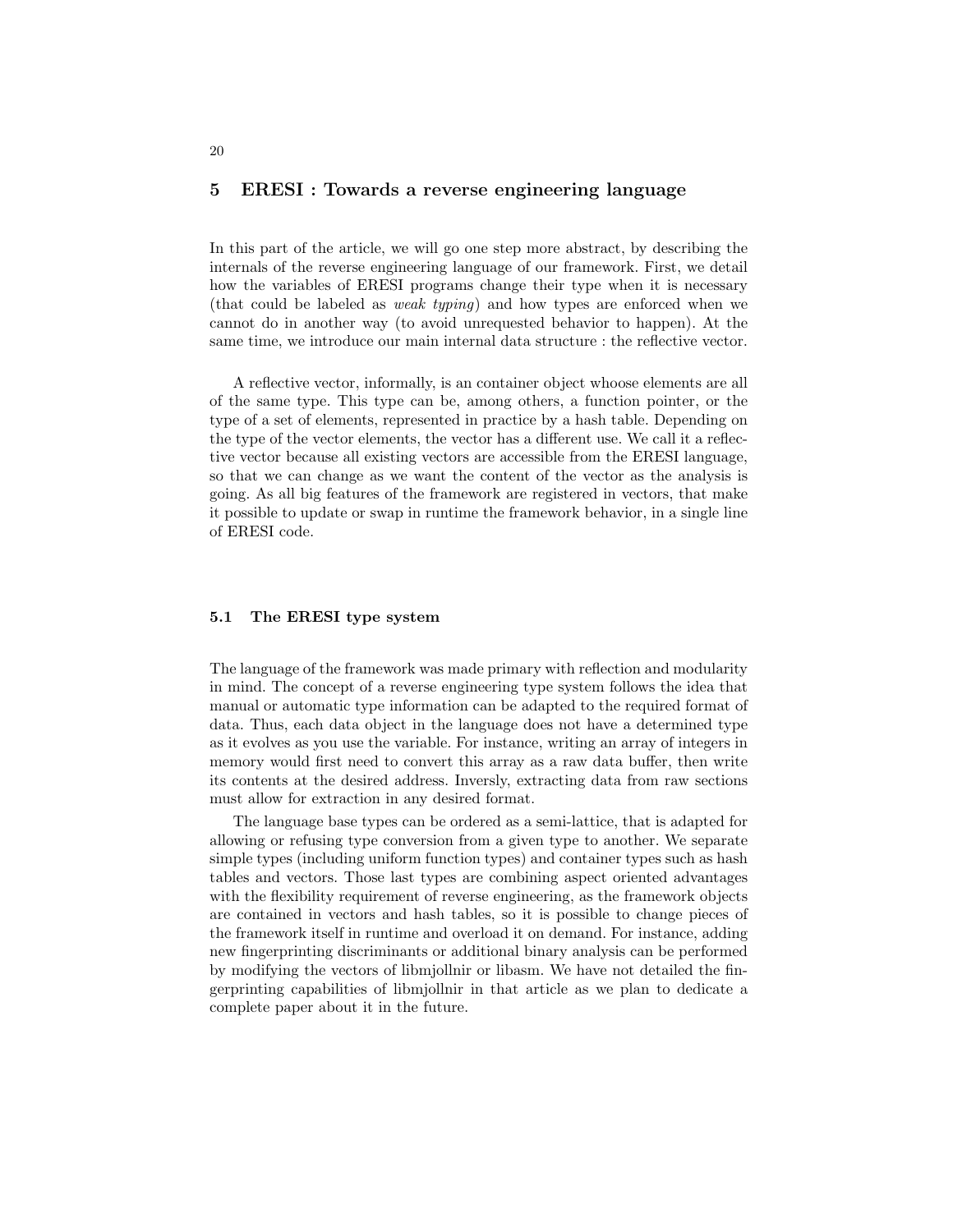

Fig. 4. The ERESI type system

Formally, we can separate simple, containers, and generic types :

- Simple types are denoted by ψ : { char, short, int, long, str, func } ⊂ Ψ
- Containers types are denoted by  $\gamma$  : { vect, hash  $\} \subset \varGamma$
- Abstract types are denoted by  $\sigma$  : { L1, L2, path }  $\subset \Sigma$

For convenience of notation, we also define  $\Lambda = \Psi \cup \Gamma$  to denote the set of all concrete objects, as some of our functions can act on both kinds of objects. We define 4 simple operations on types that allow to manipulate data easier in the framework, both manually or automatically :

> $lookup: \Gamma \times \Psi^n \longmapsto \Sigma$  $reify: A \longmapsto \varSigma$  $reflect : \Sigma \longmapsto A$  $convert : \Psi \longmapsto \Psi$

The lookup operation corresponds to the action of retrieving a simple object from a container, by passing the vector name, and all the  $n$  coordinates inside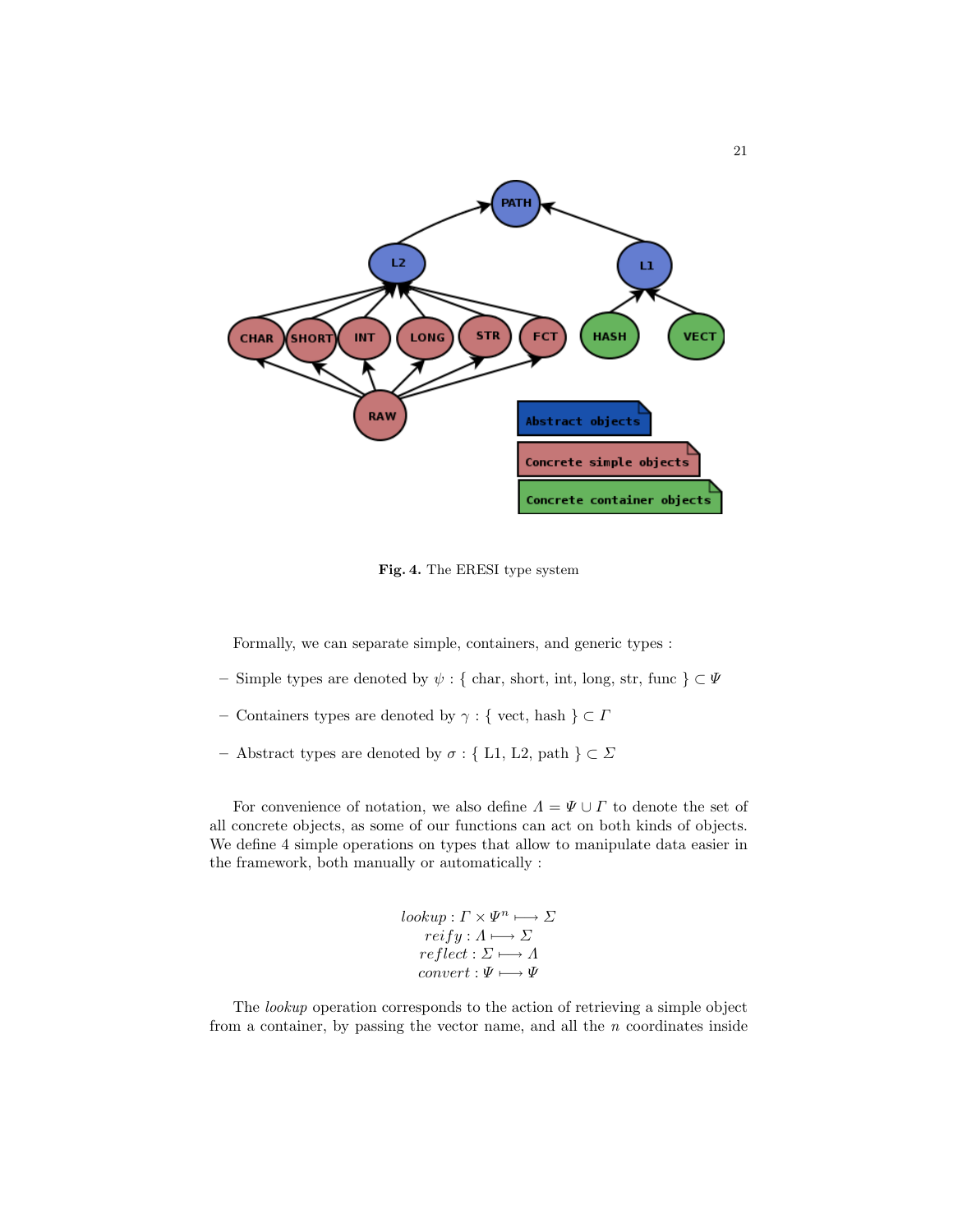the vectors of dimension  $n$ . Reification is the action of making an object of the ERESI framework itself available in the programming language. Reflection is the action of concretizing an object from the language into the framework. Finally, the semantics of convert is quite intuitive as it just converts between concrete types.

### 5.2 Using vectors

In order to understand better this structure, we give additional hints for using this system :

- 1. Reflection and reification of container objects make programming very practical as internal framework structures and routine can be manipulated and updated from the language.
- 2. The lookup and reflect operations combine as an set partitioning when  $reflect(lookup(Vect \times \Psi^n)) \longmapsto Hash$ . Indeed, each vector indexation acts as a discriminating parameter between input sets of objects, creating smaller sets (represented by the right-side hash tables).
- 3. The lookup and reflect operations combine as a control flow aspect when  $reflect(lookup(Vect \times \Psi^n)) \longrightarrow Fct.$  Features of the framework can be hooked in runtime using such objects in the language.
- 4. The convert operation only applies to simple types and does not require to enter the reflection and reification cycle. Obvious conversions are done by a convert :  $\psi \mapsto Raw$  or convert : Raw  $\longmapsto \psi$ . We distinguish particulary some interresting conversions. *convert* :  $Func \rightarrow Raw$  as it allows for converting a function object to a raw data object being the code of the function.

As an example of use of those operations, we have interest for set partitioning when it comes to do compositional fingerprinting. For instance, the vector index for each of its dimension can corresponds to the graph distance from the current object (block, function or instruction) to a certain code pattern in the analyzed program. Additional dimensions for a fingerprinting vector can then discriminate between objects that were sharing a common fingerprint criterion on previous vector dimensions (and then were contained in the same set before introducing those additional criterion). We called this compositional fingerprinting as each dimension of the vector can represent a different way to separate elements for fingerprinting purpose.

As another example, control aspects guarantee a fine-grained modularity of our analysis framework once they are organized using vectors, as explained in previous parts of the article.

22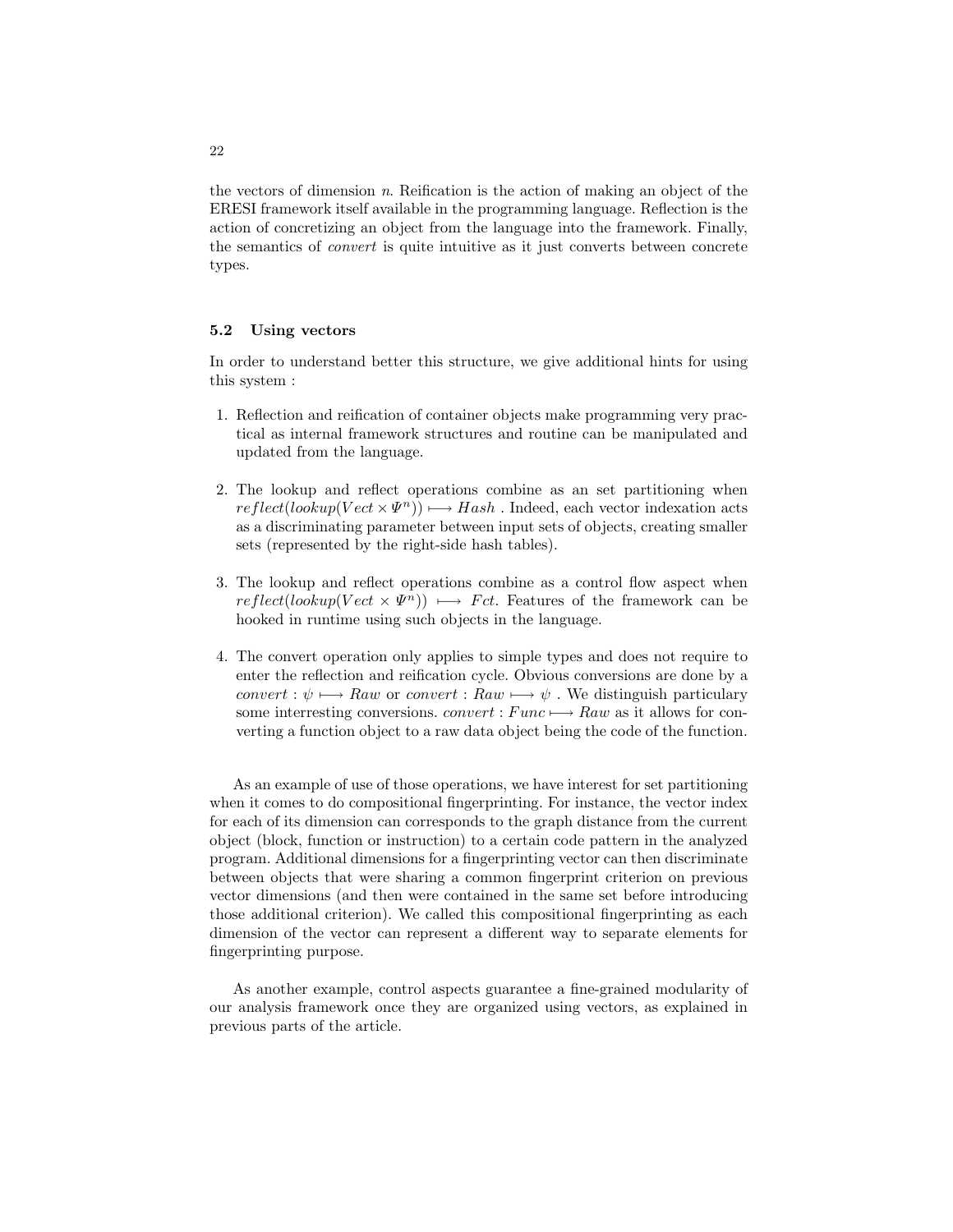# 6 Related work

In this section, we briefly discuss the work related to modular debugging. Several of our features are available in other debugging framework, such as remote debugging, language based debugging, or graph based debugging. However, none of the existing frameworks manage to provide a unified interface for all of those features. Additionally, the innovation of our work resides not only in new features available nowhere else (such as reflection on binary programs or on-the-fly typing) but also on the way they are implemented in an embedded framework, without any debug API at the OS level.

### 6.1 Remote debugging with gdb

The GNU debugger has a useful feature often called gdb stubs. Stubs are pieces of backend code that allow for reusing the gdb code base for the debugging of any kind of systems. It comes with a protocol for communicating between the debugging client and server, so called the gdb remote protocol. A Gdb stubs has to implement a minimal set of functions in order to be operational. Those functions essentially include the interface for reading and writing registers, reading and writing memory, stepping and continuing the process. It also include functions for more elaborated features such as memory search, setting of memory variables, console output, or last signal information.

As this feature makes gdb attractive for porting on any kind of systems, the stub has to be programmed in C language and linked with the server side debugger. The vector system of ERESI provide a similar feature than Gdb stubs, but additionally the vector can be overloaded using code in ERESI language itself, so the porting of our debugger to additional targets is made easier than gdb stubs. However, there is a wide amount of available gdb stubs, whereas our framework is fresh and we still lack of experience on porting it to exotic systems to conclude anything yet.

#### 6.2 Reflective debuggers

The work on reflective debuggers [17] has been very academic until now, and we are not aware of any previous reflective debugger that is capable of debugging real world binary programs, with or without the need of the source code. Additionally, the only related work presenting a minimalistic reflective debugger was made for an interpreted language. Their approach has in common with our work that reflection does not rely on source language construct, unlike approach used in the Java-based AspectJ language, but on the runtime environment that handles the execution of interpreted programs. A consequence of providing a proof of concept for an interpreted language is their ability to select the granularity of reflection in a very fine way, so they can decide wether to provide reflection on control structures or data variable on demand.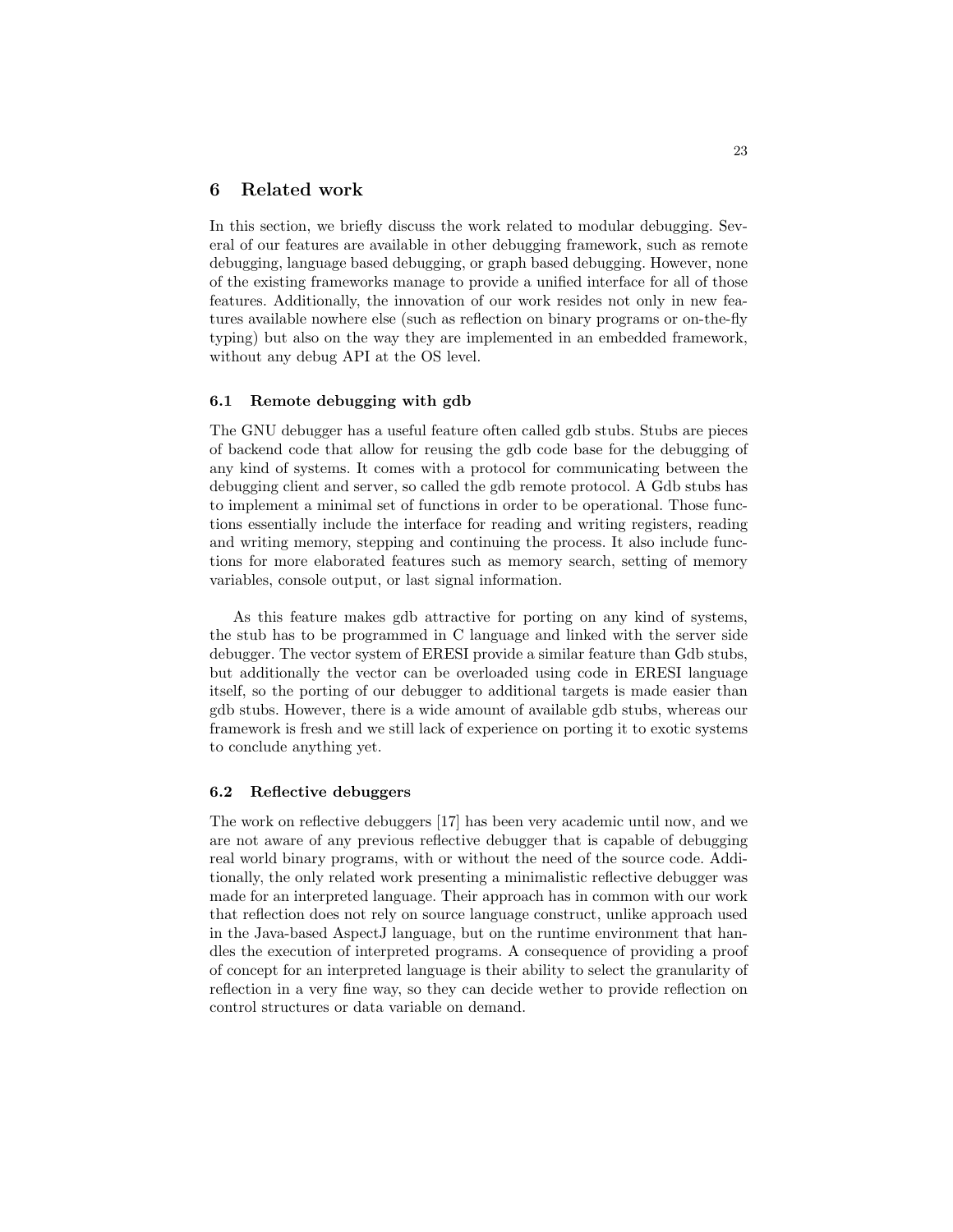The reflection in the ERESI language can only handle the control structure of binary program until now. We can think about handling data-level reflection as well but it is not obvious how to acheive this on hardened systems without relocation information in the binary files (as reflection on data variables would be done using inline patching of the code that access those variables, which would result in changing the location of assembly instructions, which is not always possible without information on how to relocate the code, or with a perfect data flow analysis engine for binary code. For instance, instructions performing relative memory accesses cannot be executed in another location unless they are reencoded to do so).

Hardened systems bring a bigger challenge to data-level reflection of binary code as it might not always possible (depending on the hardened configuration) to write on code instruction in runtime, as explained at the beginning of the paper about the debugging of hardened systems. In the hypothesis that the reflective analysis benefits from the output of a perfect data flow analyzer, then we might be able to realize data-level reflection on hardened systems only using static analysis and without the need of relocation information. However, the existence of such a perfect data flow analyzer for binary code is far from being confirmed, as various hard problems such as the aliasing of computed pointers are answered only in a conservative way.

### 6.3 Embedded debuggers

Among the few efforts to achieve an embedded debugging (also sometimes called in-process debugging) behavior similar to what we have presented, Microsoft's .NET Framework debugging API seems to be the most popular. This API, constituted by a subset of the System.Diagnostics namespace, provides some useful methods and properties to help a program debug itself. However, as far as we are concerned, the power of this API is very limited, restricting itself to some profiling functionalities and lacking the ability to change program state, therefore not being able to set breakpoints or stepping instructions. [16].

### 6.4 Python debuggers

Some new frameworks, such as IDA-python [22] or the PaiMei debugging suite [21] on the windows operating system, are based on a recent generation of programming language, which make the development faster. However, the use of a general purpose programming language still let the framework language more verbose than necessary. For example, a code iterating on the basic blocks of an analysis program can be done in around 20 lines of python code, whereas you need less than 5 lines in ERESI to realize the same operation.

There are multiple reasons for this. First, our language is dedicated to reverse engineering and its primitives directly include hash tables of existing blocks and functions, and handle regular expression in an attractive syntax. Additionally,

24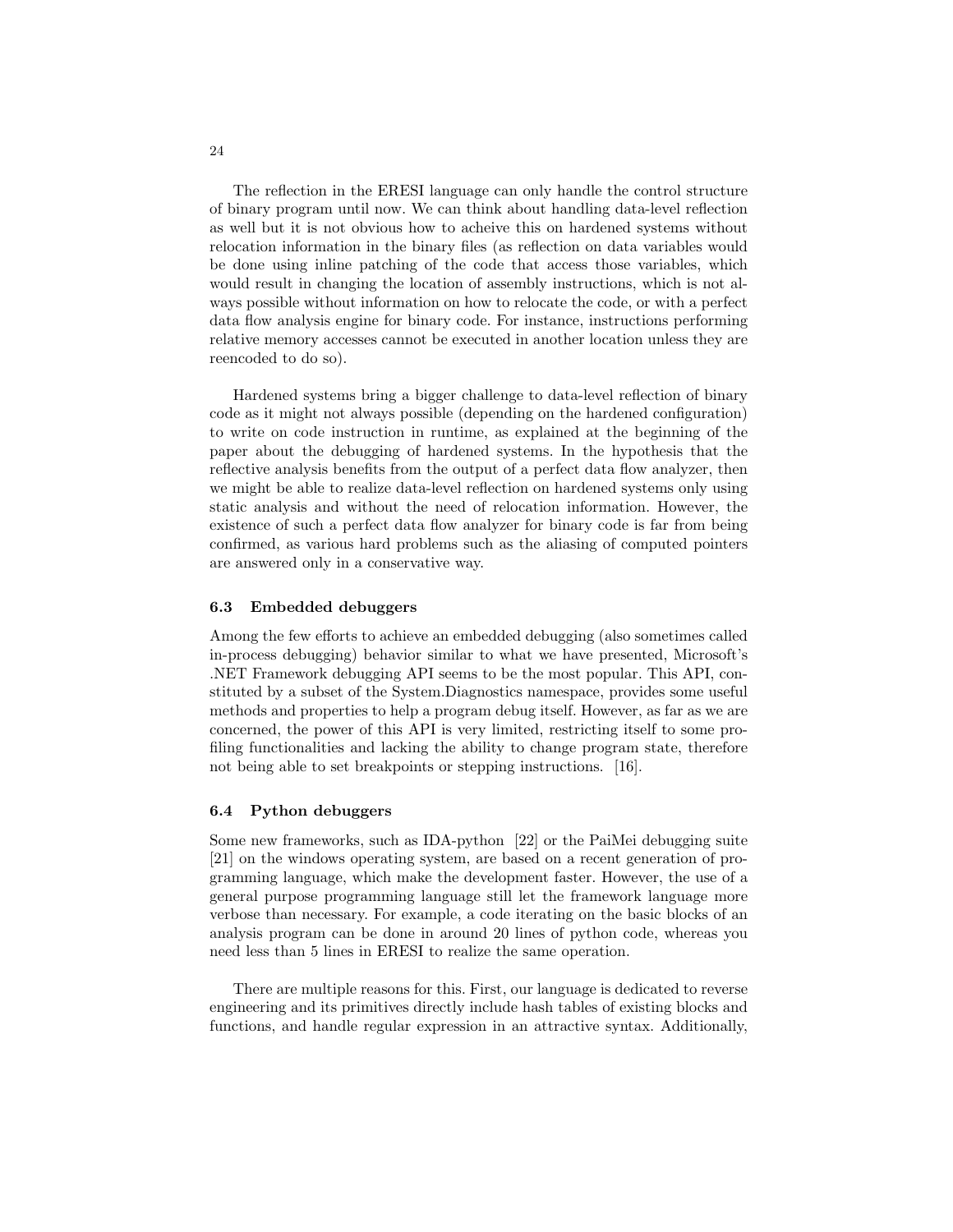those tools are based on the IDA code base written in C language, so it comes as an additional layer on top of an existing tool. On the opposite, our language is integrated directly in the framework and we can adapt its syntax for our own needs. The reflexivity of the framework data structures make possible to access such computed information without any additional interfacing.

Finally, we do not need any general purpose virtual machine for such a complete language as python or ruby, but we rely on the minimalistic vm of ERESI, which is able to scale for the analysis of large programs even when embedded in-process. We are not trying to argue that our language is better than python, but that it is more dedicated to the task of reverse engineering, and the language itself (and not only the framework features) can be adapted to our need as we get inspiration from other programming languages. For instance, features such as program transformation or type-based decompilation will be integrated in the future using 2 simple additional commands (match and transform) whereas similar features in python would turn into developping a library and provide additional functions to the reverse engineer, which would lack the beauty and the intuitive aspect of the language.

#### 6.5 Graph-based debuggers

Reverse engineering tools such as BinNavi [19] or IDA [18] provide a very attractive graph-based interface for the analysis of programs. In the first case, it comes with a certain latency as the interface code is written in Java. In the second case, the visual aspect is well suited for manual analysis. In both cases, the systematic approach to information visualization made the development of real code analysis features to be slowed down. For instance, none of those frameworks come with an innovative intermediate form other than control flow graphs of a low-level translated micro-assembly. That form allows for eliminating the implicit operations made by assembly instruction.

However, if in-depth analysis requires such capability, or at least requires the framework to bring facilities for building your own intermediate form, it must be towards a custom intermediate form that is adapted to the user problems. This is why we started to type instructions in libasm. We also bring a graph visualization feature, but we provide it only on request to the user, using the graphviz [20] tool. Obviously our graph visualization is not as good as the mentioned tools but our internal graph structures are more complete than simple cross-references with annotations. Our generic container system also brings the possibility to reuse our whole API for the graphing of any kind of element relations, which open the door to the display of data flow graphs or other kind of dependences relation.

### 7 Conclusion

We provide an alternative framework for debugging programs in a hostile environment with the perspective of reverse engineering. This novel model of analysis allows for high performance, unintrusive, multiarchitecture analysis of binary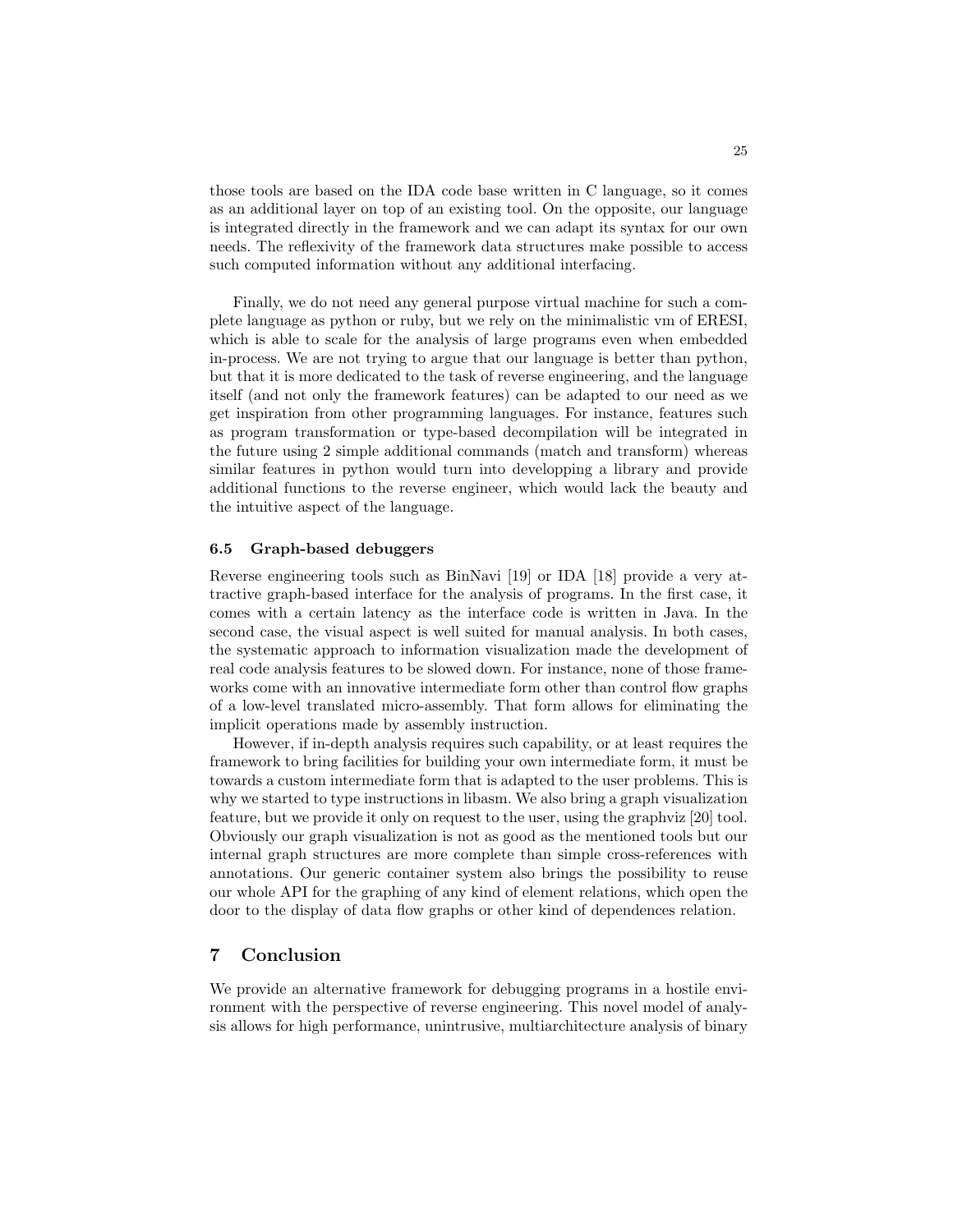programs without needing the source code. Our implementation includes a disassembly engine, a binary manipulation library, a fingerprinting library, and the support for a new powerful debug format that keep compatibility with existing ones. We rely on a minimal aspect oriented interface for modularity and we propose a practical scripting language and its ad-hoc type system. Thanks to this fine-grained architecture, we manage to provide the base interpreter functionalities in a small and extensible core for rapid development of specialized interpreters. We gave three examples of such instances : the ELF shell for ondisk analysis, the Embedded ELF debugger for runtime analysis, and the ELF tracer that combine both facets.

# References

- 1. The ELF shell crew, The ELF shell http : //elfsh.asgardlabs.org/
- 2. The GNU project, The GNU debugger  $http://www.gnu.org/software/gdb/$
- 3. The PaX team, Grsecurity project http : //pax.grsecurity.net
- 4. Dave Aitel, Fuzzy testing tools http : //www.immunitysec.com
- 5. Michal Zalewski, Fenris http : //lcamtuf.coredump.cx/fenris/
- 6. ERESI : The ERESI Reverse engineering software interface http : //eresi.asgardlabs.org
- 7. The cerberus ELF Interface, mayhem, Phrack Magazine issue 61  $http://phrack.org/archives/61/p61-0x08\_The_Cerberus\_ELF\_interface.txt$
- 8. Scut, Burneye. Phrack Magazine issue 58 http :  $//phrack.org/archives/58/p58-0x05$
- 9. UPX team, The Ultimate Packer for Executables http : //upx.sourceforge.net
- 10. Embedded ELF Debugging, The ELF shell crew, Phrack Magazine issue 63  $http://phrack.org/archives/63/p63-0x09_Embedded_Elf_Debugging.txt$
- 11. AutoDafe : An Act of Software Torture http : //events.ccc.de/congress/2005/f ahrplan/events/606.en.html
- 12. Wolfram Gloger's malloc homepage http : //www.malloc.de

26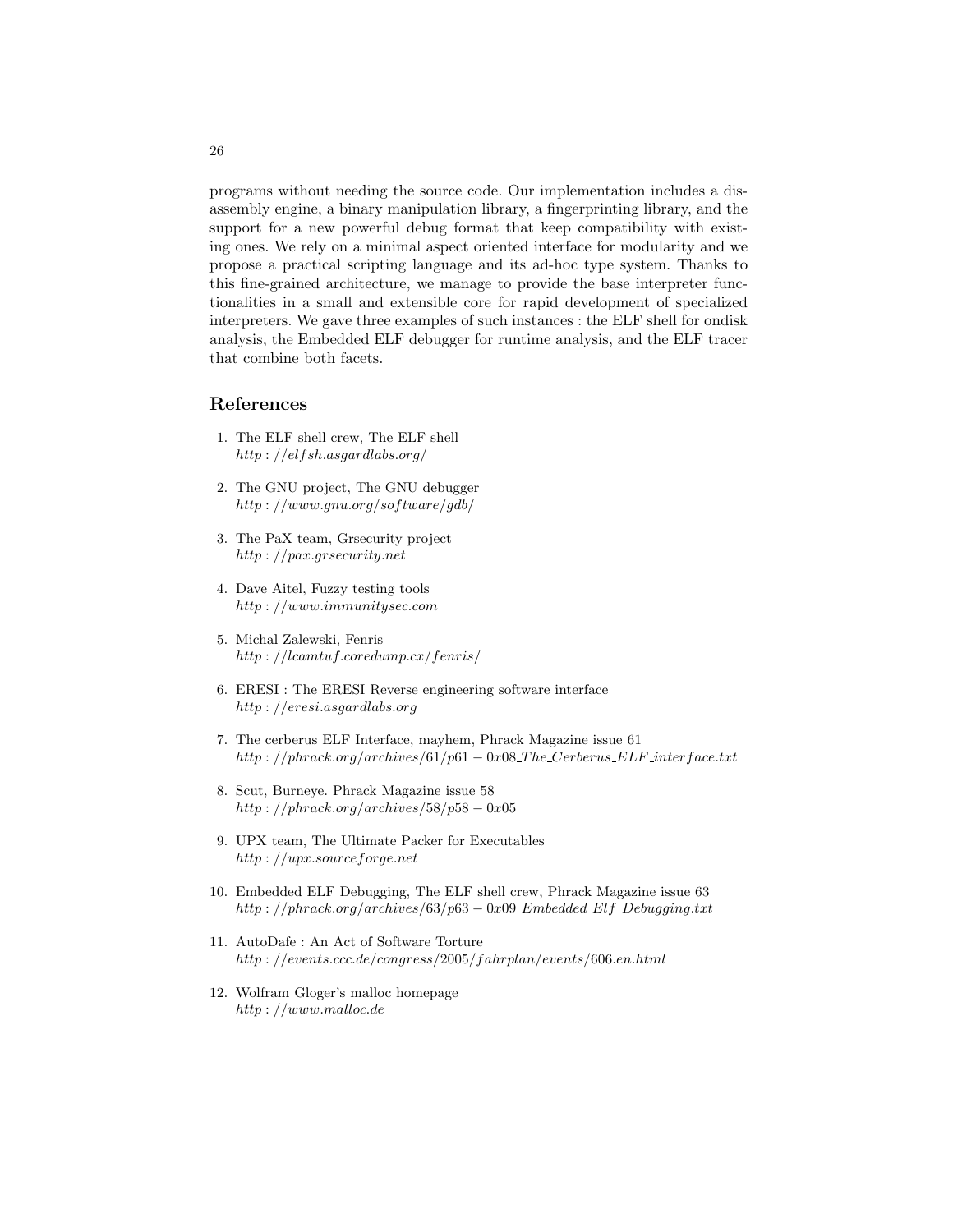13. Alan Mycroft, Type-based decompilation European Symposium and Programming (ESOP99)

v

- 14. Maximiliano Caceres, Syscall Proxying : simulating remote execution BlackHat 2002  $http://www.coresecurity.com/files/files/13/BlackHat2002.pdf$
- 15. G.Kiczales, Aspect Oriented Programming First International Symposium on Generative and Component-Based Software Engineering
- 16. Mike Pellegrino, Improve Your Understanding of .NET Internals by Building a Debugger for Managed Code http://msdn.microsoft.com/msdnmag/issues/02/11/CLRDebugging/
- 17. M Ancona, W Cazzola Implementing the essence of reflection: a reflective run-time environment Proceedings of the 2004 ACM symposium on Applied computing
- 18. Ilfak Guilfanov and the datarescue team The Interactive Disassembler http : //www.datarescue.com/idabase/
- 19. Halvar Flake and the sabre-security team BinNavi http : //www.sabre − security.com/products/BinNavi/
- 20. Graphviz Graph Visualization Software http : //www.graphviz.org/
- 21. Pedram Amini PaiMei  $http://pedram.readhire.com/PaiMei/docs/$
- 22. Gergely Erdelyi IDAPython http :  $//d - dome.net/idapython$

# A Etrace example

debug1: sshd version OpenSSH\_4.5p1 debug1: private host key: #0 type 0 RSA1 Disabling protocol version 2. Could not load host key debug1: rexec argv[0]='/home/mxatone/ssh/openssh-4.5p1/sshd2' debug1: rexec\_argv[1]='-d' debug1: rexec argv[2]='-D' debug1: rexec\_argv[3]='-f' debug1: rexec argv[4]='/etc/ssh/sshd config' debug1: rexec\_argv[5]='-h' debug1: rexec\_argv[6]='/etc/ssh/ssh\_host\_key'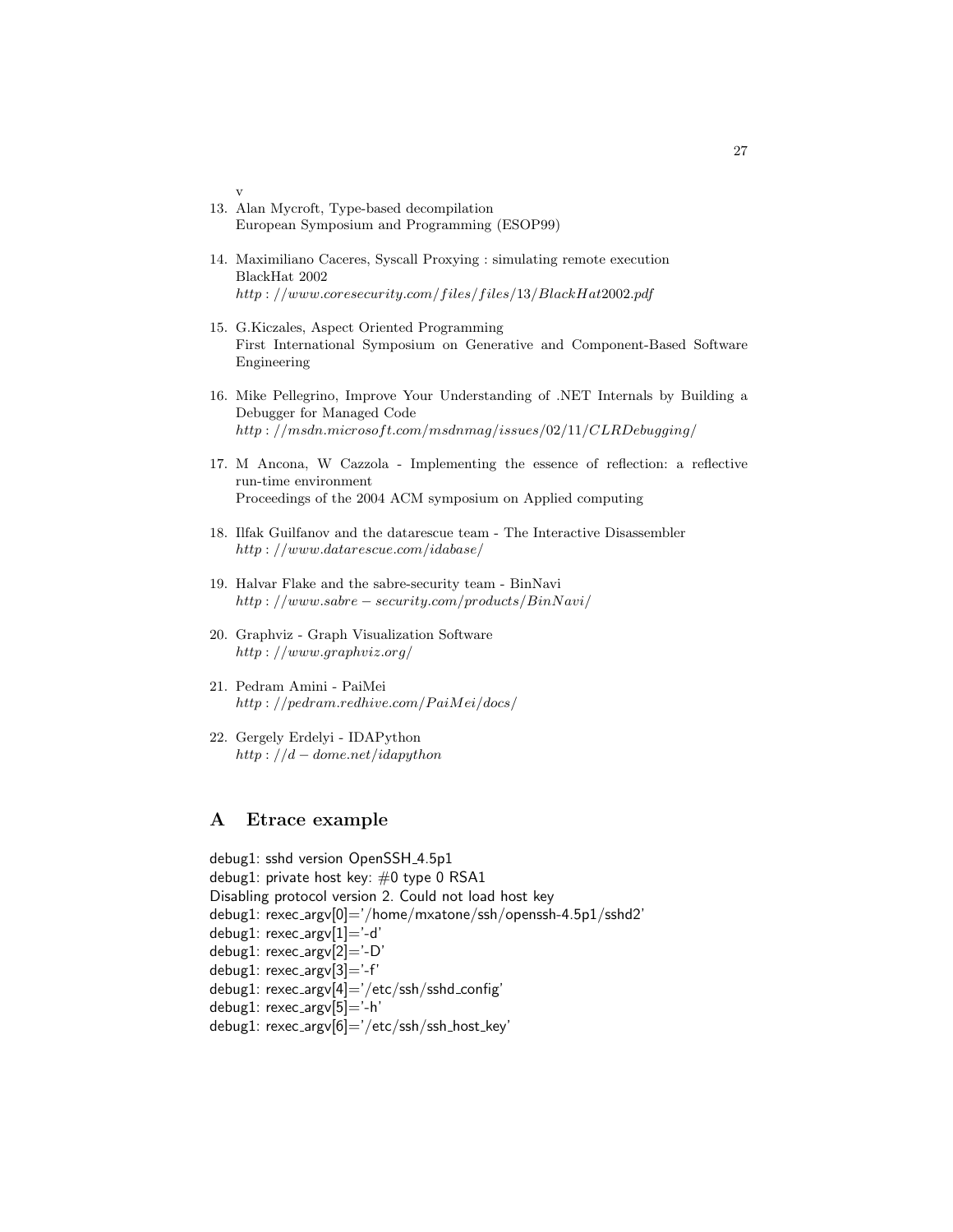```
debug1: rexec_ary[7]='-p'debug1: rexec_argv[8]='30'
0.000000 + \text{socket}(0 \times 2, 0 \times 6, 0 \times 401)0.000424 -socket = 0 \times 3debug1: Bind to port 30 on 0.0.0.0.
0.000327 + listen(0x3, 0x80)
0.000330 - listen = 0 \times 0Server listening on 0.0.0.0 port 30.
0.000276 +socket(0xa, 0x6, 0x401)
0.009187 - socket = 0xffffffff
socket: Address family not supported by protocol
Generating 768 bit RSA key.
RSA key generation complete.
7.130742 + accept(0x3, *0xbfb71330 = 0x80 0x00 0x00 0x00, 0x0)0.000262 - accept = 0 \times 4debug1: Server will not fork when running in debugging mode.
debug1: rexec start in 4 out 4 newsock 4 pipe -1 sock 7
0.000260 + execv(*0x80a5048"/home/mxatone/ssh/openssh-4.5p1/sshd2", *0x80aa0a0
= 0 \times 48 0\times 50 0\times 0a 0\times 08)
debug1: inetd sockets after dupping: 3, 3
0.000000 + get remote_port()
0.000135 - get_remote_port = 0xe6ea
Connection from 88.191.25.122 port 59114
debug1: Client protocol version 1.5; client software version OpenSSH_4.5
debug1: match: OpenSSH_4.5 pat OpenSSH*
debug1: Local version string SSH-1.5-OpenSSH_4.5
debug1: permanently_set_uid: 22/22
debug1: Sent 768 bit server key and 1024 bit host key.
debug1: Encryption type: 3des
debug1: Received session key; encryption turned on.
debug1: Installing crc compensation attack detector.
0.017447 + packet_get_string(*u_int length_ptr: *0xbf8f4738 = 0x3e 0xda 0x4f
0xb8)
0.000117 - packet get string = *0x80ab9f0 "mxatone"
debug1: Attempting authentication for mxatone.
0.018654 + \text{auth} password(*Authctxt authctxt: *0x80aaca0 = 0x00 0x00 0x00
0x00, void* password: *0x80b23a8 = 0x000xc50xde0xb70.000119 - auth password = 0 \times 00.000060 + get remote port()
0.000066 - get_remote_port = 0xe6ea
Failed none for mxatone from 88.191.25.122 port 59114
0.974450 + packet_get_string(*u_int length_ptr: *0xbf8f42fc = 0xf2 0x64 0x07
0x08)
0.000137 - packet get string = *0x80a9970 "test1"
0.973346 + auth_password(*Authctxt authctxt: *0x80aaca0 = 0x00 0x00 0x00
```
28